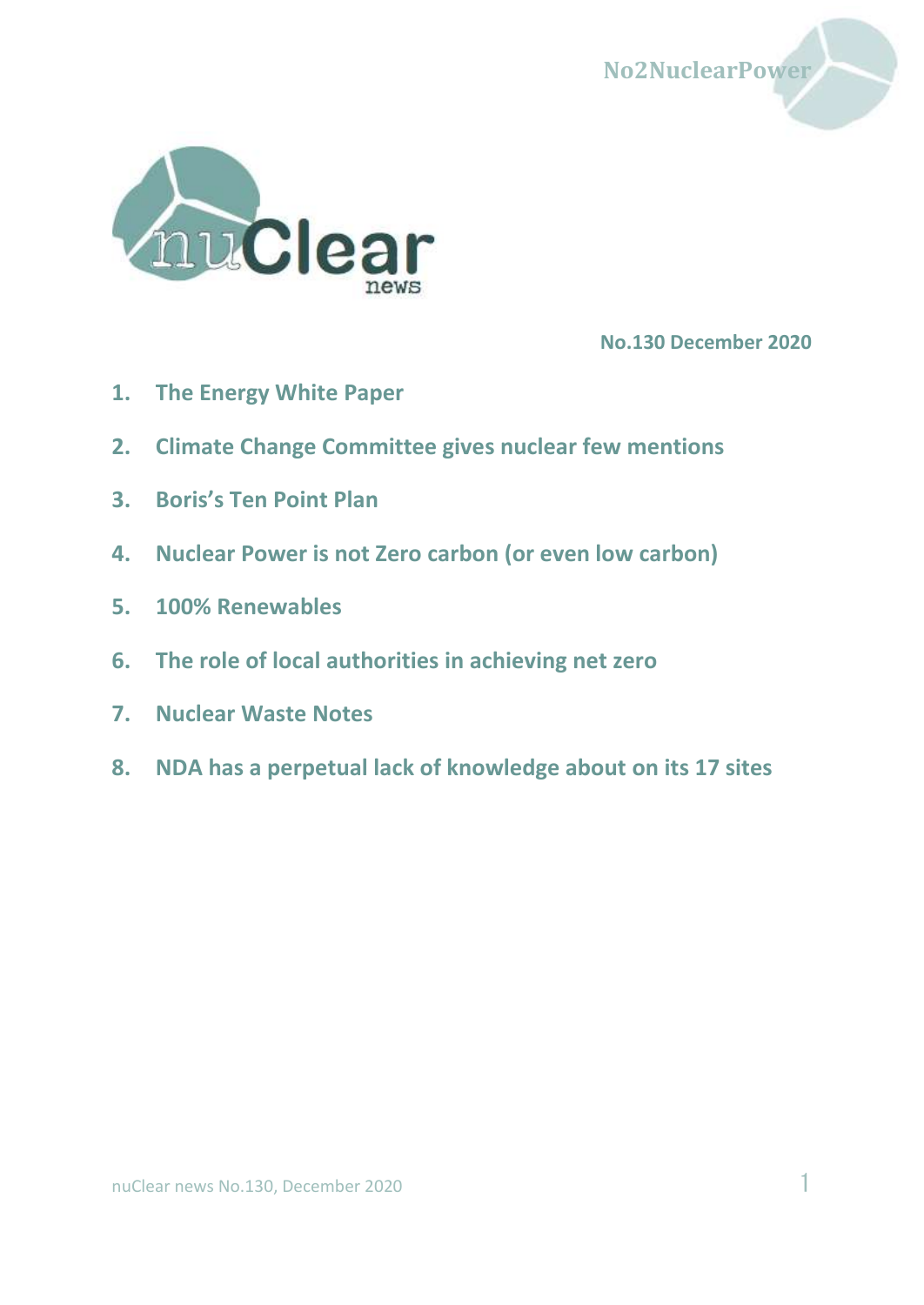

# <span id="page-1-0"></span>**1. The Energy White Paper:**

#### **A view from Pete Roche and Ian Fairlie**

The Government published its long-awaited Energy White Paper on 14th December. (1) After a string of earlier announcements including Boris Johnson's Ten Point Plan, (2) the National Infrastructure Strategy report (3) plus the Government's announcement of a new greenhouse gas target for 2030, there were relatively few surprises. The technical details are presented below, but first some overall conclusions.

Overall, this White Paper is unsatisfactory as it seems to be all things to all men and women, It appears to aim to please as many sectors as possible so as not to attract disapproval. But, of course, in the real world, choices have to be made…but the White Paper seeks to avoid this duty. Some parts of the White Paper are blithe statements devoid of any connection with reality eg the notion that the market is desperate to invest in nuclear developments when nothing could be further from the truth. Other parts of it are quite thoughtful however and will repay further study, eg the comments on a Green Industrial Revolution.

It's a proverbial curate's egg.

#### **Nuclear Power**

The accompanying response to the Regulated Asset Base consultation is a disrespectful slap in the face to those who oppose nuclear power "in principle". It seems to say if you are principled in your comments, then the Government will not listen to them. This is a nauseating state of affairs.

In addition, one could easily reply but what about the many respondents who opposed nuclear developments on the grounds of its exorbitant costs? Of market rejection? Or safety? Or health grounds? Or lack of sustainability? Or nuclear proliferation?

Hovering over the White Paper are a whole series of qualifications of ifs and buts, especially on nuclear developments which could mean that nothing actually will transpire on the nuclear front. This would be a good outcome.

Also hovering over the whole White Paper is a distinct air of unreality. Its ambitious proposals are not summed in monetary terms. So what does HM Treasury think of its commitments of many hundreds of millions of pounds, at a time when it has to fund over £400 billion in Covidrelated payments, plus the ensuing economic recession, plus the fallout from a possible no-deal Brexit?

The White Paper in many ways seems like an unfinished work in progress, as many future reports are promised including the following:

- With Ofgem, the Government will publish a new Smart Systems Plan in spring 2021;
- The Government will publish an Industrial Decarbonisation Strategy in spring 2021;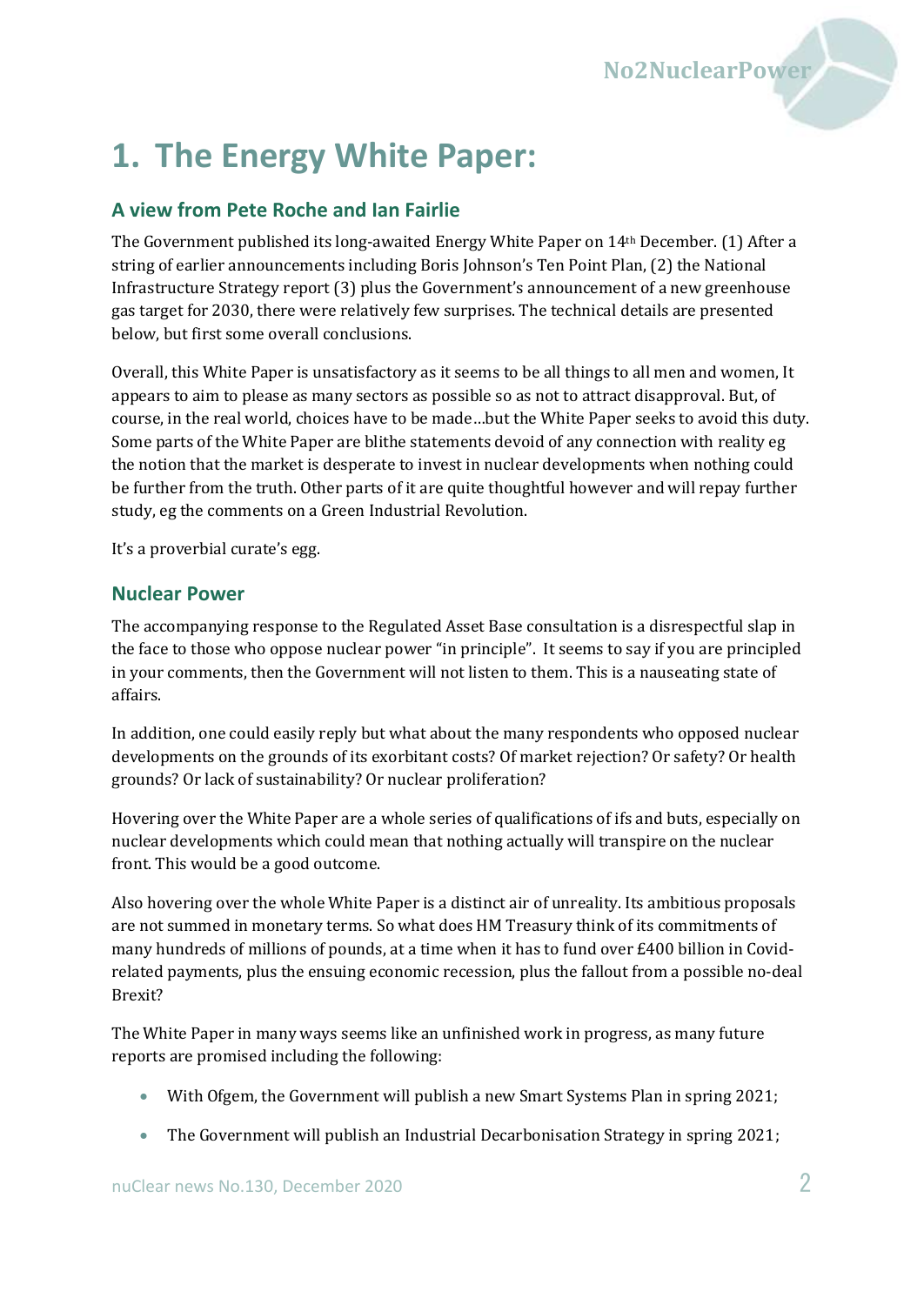- The Government will publish a dedicated Hydrogen Strategy in early 2021;
- The Government is consulting on phasing out coal in electricity generation a year early;

- The Government will further clarify measures to transform energy, and support a green recovery;
- A transport decarbonisation plan will be published in the spring of 2021;
- The Government will publish a dedicated Heat and Buildings Strategy in early 2021;
- The Government will complete a review of the existing energy National Policy Statements (NPS), with the aim of designating an updated NPS by the end of 2021;
- The Government will call for evidence on affordability and fairness before April 2021.

In other words, the White Paper is perhaps best seen as a loose framework of thoughts, some good and some bad, with most of the real choices and details to be left for yet-to-be published supporting documents.

#### **The Details**

#### **(a) RAB**

The Government's response to the Consultation on the Regulated Asset Base (RAB) method for funding new nuclear reactors was published alongside the White Paper. (4) This concludes that the RAB model has the potential to reduce the cost of raising private finance for new nuclear projects, thereby reducing consumer bills, while still preserving incentives for the private sector to complete nuclear projects to time and budget. Unfortunately, no justifications are provided for these optimistic statements, given that major investors are busy withdrawing from nuclear rather than seeking to enter them.

"*The government will aim to bring at least one large-scale nuclear project to a Final Investment Decision (FID) by the end of this parliament, subject to clear value for money for both consumers and taxpayers and all relevant approvals.*" *Following the consultation, Government will continue to explore a range of financing options with developers, including RAB. As noted in the consultation, raising the capital required for a new nuclear project is likely to be challenging given the significant investment commitment needed for a new nuclear project developer to reach a FID.* 

*Alongside considering the RAB model we will also continue to consider the potential role of government finance during construction.*

Any evidence submitted by people and organisations thought to be opposed to new reactors was rather disrespectfully dismissed: "*with broad agreement from industry and those members of the public who were not in-principle opposed to nuclear to our proposals, we believe that a RAB in line with the high-level design principles set out in the consultation remains a credible basis for financing large-scale nuclear projects.*"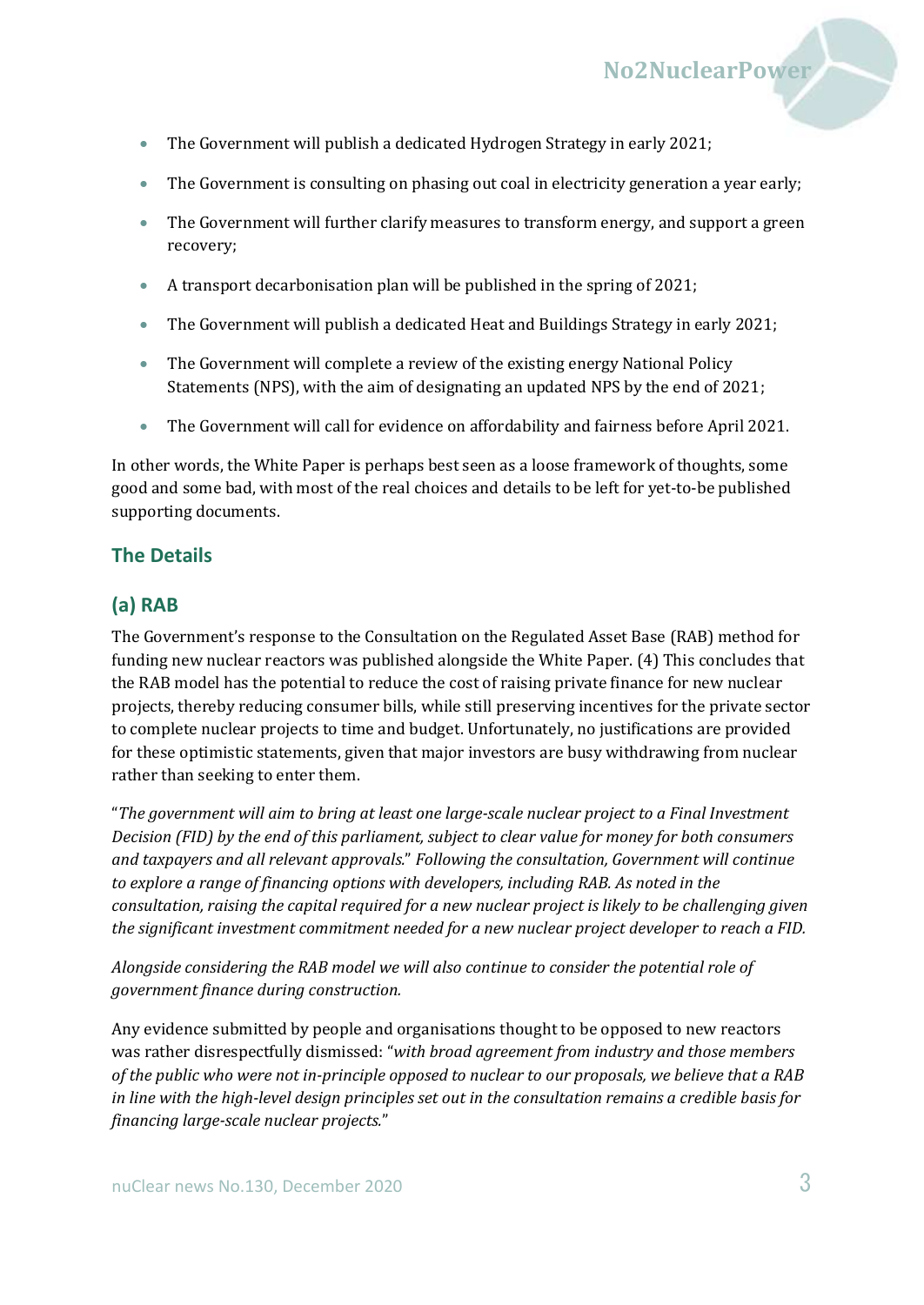The Government's Consultation Document on RAB didn't give enough detail to provide a proper critique because the Government wanted to reveal details only to potential investors: "*Some respondents stated that in order to provide more granular feedback the Government should provide more details on the specific design of the RAB model. However, the stated purpose of the consultation was to seek views on the high-level design principles of a RAB model. We consider that the level of information provided was appropriate for this stage of the process. Further details will be developed in discussion with developers of specific projects*."

In other words, those seeking more information, including those opposed to RAB, are given short shrift.

#### **(b) Possible Nuclear Plans**

The Energy White Paper reiterates the plan to bring at least one further largescale nuclear project to the point of FID by the end of this Parliament, subject to clear value for money for both consumers and taxpayers and all relevant approvals.

"*We are pursuing large-scale nuclear, whilst also looking to the future of nuclear power in the UK through further investment in Small Modular Reactors and Advanced Modular Reactors.*" (p12)

It says the Ten Point Plan highlighted the fact that a large-scale nuclear power plant could support a peak of around 10,000 jobs during construction, and says the Government remains "*open to further projects later if the nuclear industry demonstrates that it is able to reduce costs and deliver to time and budget*." (p.48)

"*We expect the sector to deliver the goal it set for itself in our Nuclear Sector Deal, published in 2018, to reduce the cost of nuclear new build projects by 30 per cent by 2030*."

On Advanced Reactors, the Government "*will provide up to £385 million in an Advanced Nuclear Fund for the next generation of nuclear technology aiming, by the early 2030s, to develop a Small Modular Reactor (SMR) design and to build an Advanced Modular Reactor (AMR) demonstrator."*  (p.50)

£215m of this will be spent on developing a domestic SMR design that could potentially be built in factories and then assembled on site. The remaining £170m will be spent on an R&D programme on Advanced Modular Reactors (AMRs) – reactors which use novel cooling systems or novel fuels. The Government has also committed £400m to fund nuclear fusion with the aim of developing a commercially viable reactor by 2040. (Cumbria Local Enterprise Partnership is looking for the ideal site in Cumbria to house the first prototype nuclear fusion facility. (5))

The White Paper puts forward the view that nuclear sector makes a significant contribution to the UK economy - some £7 billion GVA in 2016. It alleges that the nuclear industry currently employs around 60,000 people. (p.56) The Government says it is working with the nuclear sector to develop a national and regional supply chain productivity improvement programme to achieve these objectives and target at least £2 billion of domestic and export contracts for UK companies by 2030. (p.58)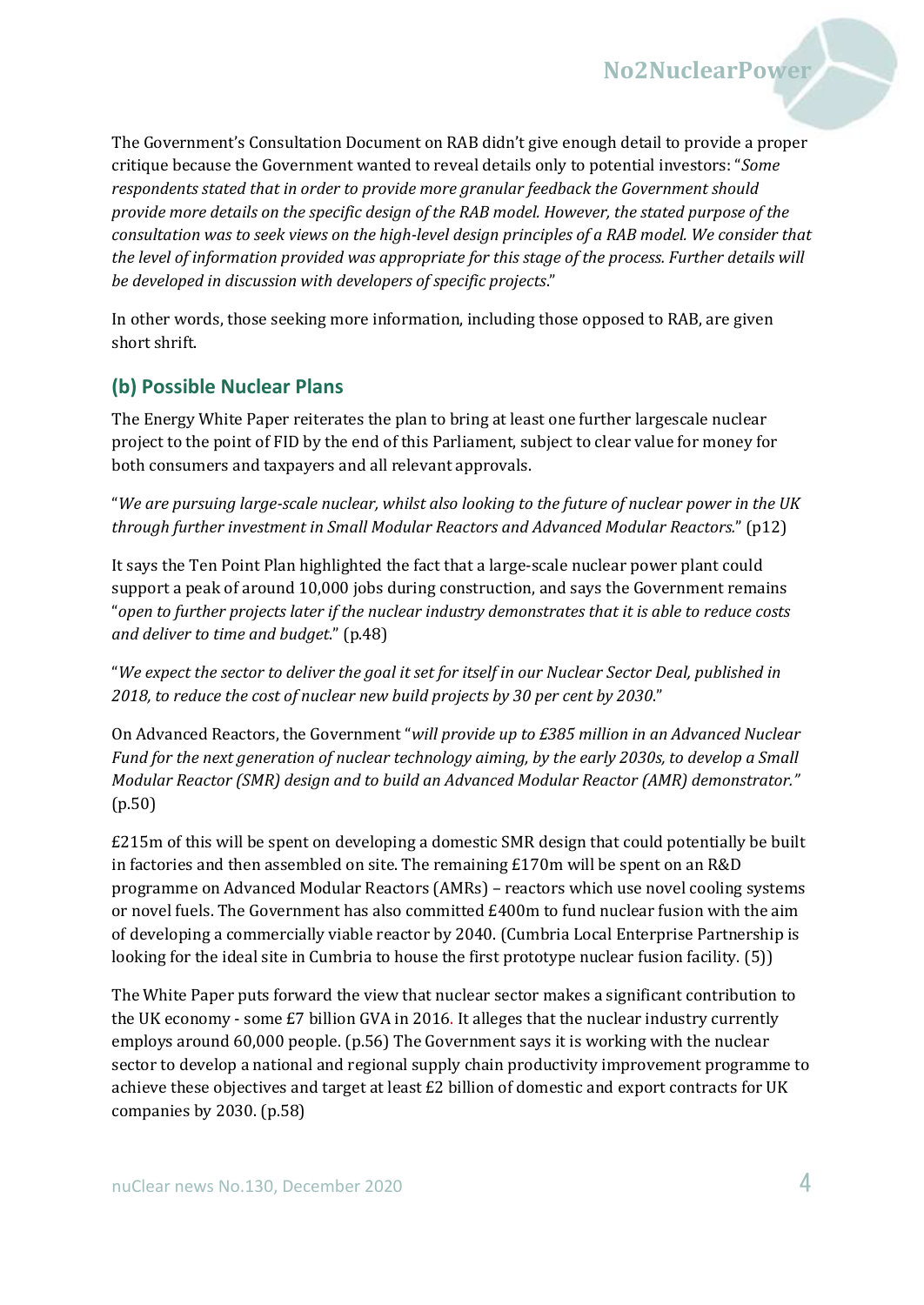#### **(c) Green Industrial Revolution?**

"*We are on the cusp of a green industrial revolution*", says the Energy White Paper. Following on from the Ten Point Plan and the National Infrastructure Strategy the White Paper says the Government will further clarify measures to transform energy, support a green recovery, supporting thousands of green jobs and creating a fair deal for consumers giving us warmer and more comfortable homes. In other words, more statements and plans have yet to come.

**No2NuclearPower**

The Government says it is committed to making the transformation fair and affordable, and that many low carbon technologies are already cheaper than fossil fuel alternatives.

A transport decarbonisation plan is to be published in the spring of 2021.

Action on energy, it says, will be compatible with our wider environmental objectives. However, the RSPB says Sizewell C which, if approved, would be built next door to the RSPB' s Minsmere Bird Sanctuary would be catastrophic for wildlife (6)

In 2019, greenhouse gas emissions from electricity generation were down 13% from 2018 and 72% from 1990. Support for low carbon generation has seen sustained falls in the cost of renewables. There are early signs of some renewables being deployed without Government subsidies.

"Decarbonising the energy system over the next thirty years means replacing – as far as it is *possible to do so - fossil fuels with clean energy technologies such as renewables, nuclear and hydrogen*." (p.9)

The White Paper says there will be potentially a doubling of electricity demand and consequently a fourfold increase in low-carbon electricity generation. This discrepancy is not explained. (p.10)

As set out in the National Infrastructure Strategy, delivering the volume of private investment will require multiple policy levers and the right market frameworks to encourage competition and drive down costs. (p.10) No justification is given for these optimistic statements.

The Government estimates the measures in the White Paper could reduce emissions across power, industry and buildings by up to 230 MtC0<sub>2</sub>e in the period to 2032 – 40 from power and energy systems; 120 from buildings and 70 from industry - and support up to 220,000 jobs per year by 2030. No justification is given for these optimistic statements.

Key Government aims include:

- 40GW of offshore wind, including 1 GW floating;
- Supporting CCUS in 4 industrial clusters;
- Aiming to bring at least one new nuclear power station to final investment decision by the end of this parliament;
- Increasing heat pump installations from 30,000 a year to 600,000 by 2026;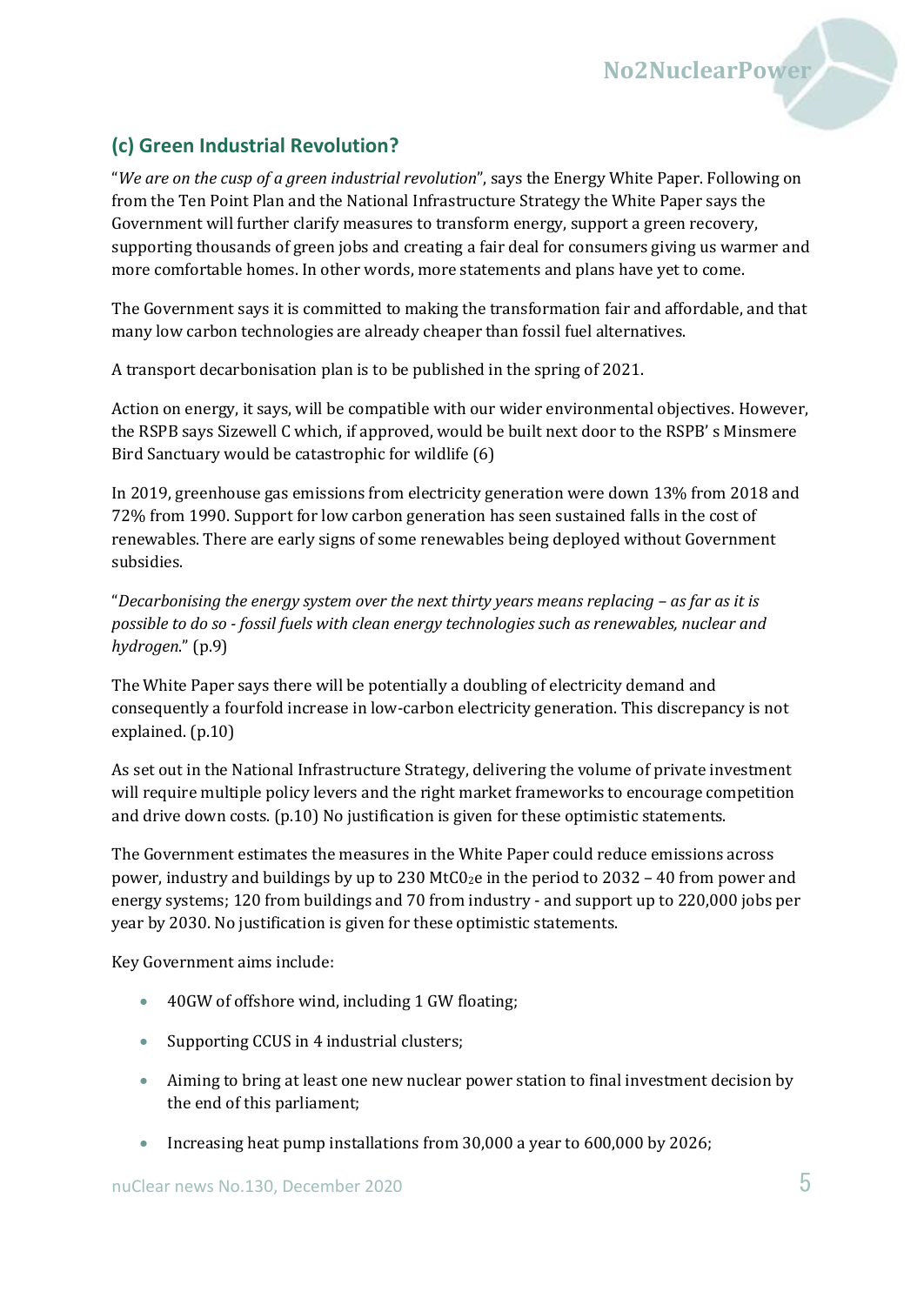

- Developing 5GW of low carbon hydrogen production capacity by 2030;
- Requiring that all rented non-domestic buildings will be Energy Performance Certificate (EPC) Band B by 2030, barring lawful exceptions.

#### **(d) Smart Meters**

The White Paper states that smart meters can enable consumers to access innovative solutions such as smart tariffs, including 'time of use' tariffs. These tariffs reward consumers financially for using less electricity at peak times of demand or using more when overall demand is low and there is surplus generation available, for example on a sunny or windy weekend. Agile Octopus is a 'time-of-use' tariff. Sometimes prices even go 'negative' - meaning that consumers can be paid to use energy during that period. Octopus also cap prices at 35p/kWh to protect consumers during price spikes. Octopus is also trialling 323 Vehicle to Grid (V2G) chargers which allow consumers to charge their vehicle when prices are low, and sell electricity back to the grid at times of peak demand.

The White Paper says consumers can generate their own electricity through roof-top solar panels, store it in batteries, and even sell any excess power back to the grid to generate a profit at times of higher demand.

The White Paper says "*Local Authorities are key to delivering* [smart local] *systems by combining energy into their wider statutory work on housing, transport, waste and planning, making delivery more cost-effective and preparing for a net zero future. Government provides funding for Local Authorities to deliver programmes that support decarbonisation and will continue to work with communities to enable projects to be tailored and delivered to meet local needs*." (p.25)

However, these statements re cooperation with local authorities fall far short of actual reality.

The White Paper says the switch to clean electricity has particularly profound implications. Separate networks for electricity, gas for heating and petrol or diesel for cars and vans, which today run independently of each other, will increasingly merge into one system, as electricity becomes the common energy currency. The electricity network is now becoming more decentralised, and there will be new sources of demand, as millions of EVs and heat pumps connect to the system. A previously one-directional system is transforming into something more dynamic. The transformation of the electricity system is an opportunity to exploit new forms of system flexibility in how energy is generated and consumed. (p.70)

In partnership with Ofgem, the Government will publish a new Smart Systems Plan in spring 2021, which will include a new framework for monitoring flexibility across electricity markets. The Ten Point Plan announced a further £100 million to address energy storage and flexibility innovation challenges, one of the key priority areas in the over £1billion Net Zero Innovation Portfolio. (p.73) Distribution Network Operators (DNOs) are already creating local flexibility markets. In 2020, they awarded contracts for around 1.2GW of flexibility services, including the first contracts to provide local services which pay households for using the aggregated electricity capacity from a collection of domestic batteries (p.74)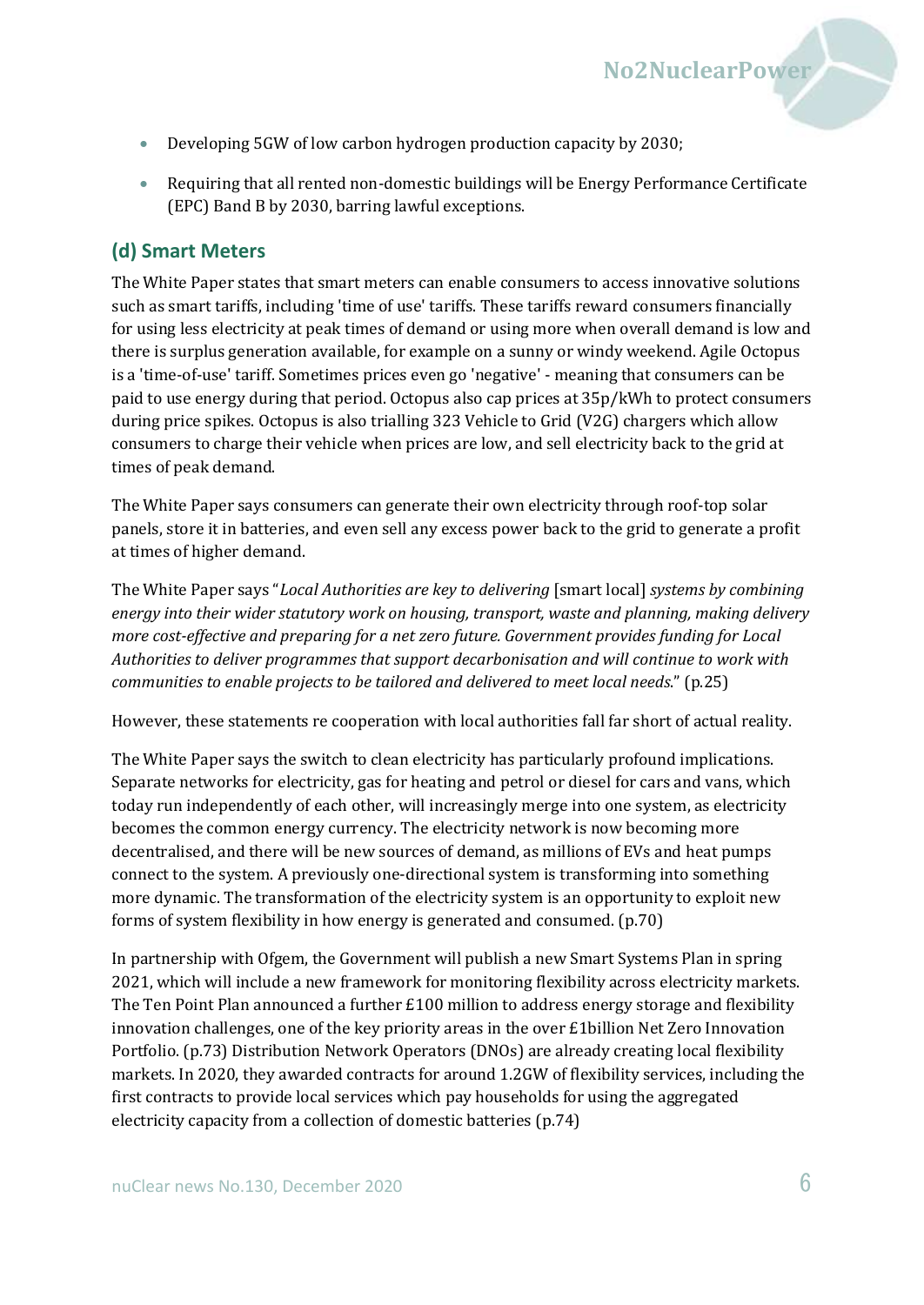The Government is planning to legislate to enable competitive tendering in the building, ownership and operation of the onshore electricity network. It wants to see a competitive regime for onshore networks, where currently only incumbent network operators can build, own and operate network assets.

**No2NuclearPower**

#### **(e) Fairness**

*The members of the Climate Assembly UK identified "fairness within the UK, including for the most vulnerable" as one of the top two principles that should guide decisions around net zero.* (p.30) The Government agrees and will publish a call for evidence on affordability and fairness before April 2021.

Households which self-generate electricity and store it, even sell it back to the grid, are currently able to reduce how much they pay towards the fixed costs of the electricity system, while still relying on the system when they are not self-supplying. This could leave other consumers to pay a greater share, some of whom may not be able to take advantage of new technologies.

HM Treasury has already launched a review of how the transition to net zero would be funded and where the costs would fall. An interim report will be published in December 2020, with a view to completing the review in spring 2021.

#### **(f) Electrical Power**

On electricity, the Government says it will invest £1bn to develop "technologies of the future" including advanced nuclear and hydrogen.

The Government has published a consultation on phasing out coal-fired generation sooner than the current target date of 2024.

The White Paper says:

"*We are not targeting a particular generation mix for 2050, nor would it be advisable to do so. We have already reduced power sector emissions 58 per cent between 2010 and 2018, and to stay on a course for a fully decarbonised system we will continue that progress through the 2020s and have an overwhelmingly decarbonised power system in the 2030s*." (p.42)

But ensuring the system is reliable, means intermittent renewables need to be complemented by technologies which provide power, or reduce demand when the wind is not blowing, or the sun does not shine. Today this includes nuclear, gas with carbon capture and storage and flexibility provided by batteries, demand side response, interconnectors. (p.43) "*By 2050, we expect low-carbon options, such as clean hydrogen and long-duration storage, to satisfy the need for peaking capacity*."

We will need sustained growth in the capacity of renewables over the next decade. The next CfD auction in late 2021 will be open to onshore wind, solar photovoltaics and other established technologies, as well as offshore wind. We aim to deploy around 12GW of low-cost renewable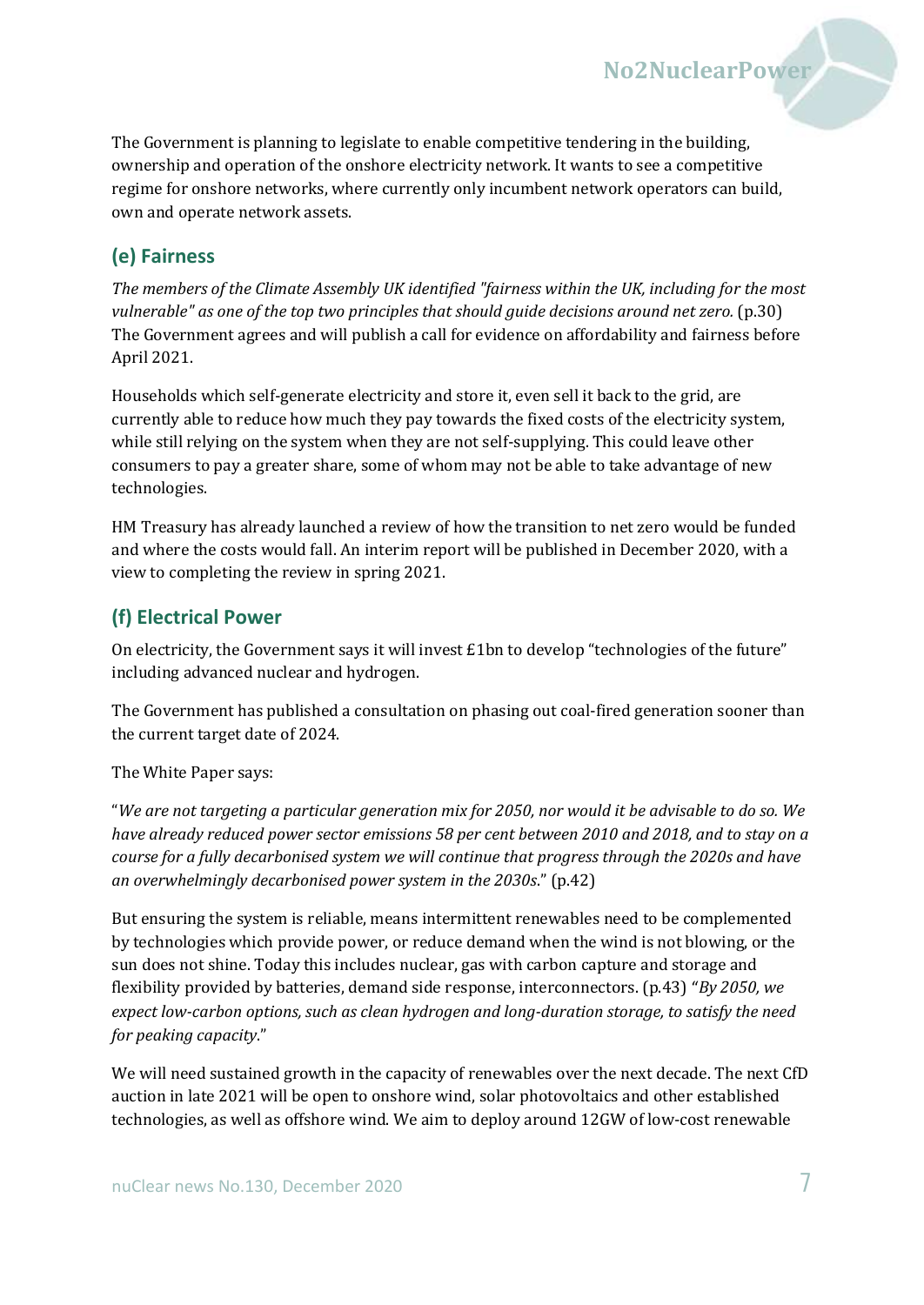generation. Onshore wind and solar will be key building blocks of the future generation mix, along with offshore wind.

#### **(g) Biomass Energy with Carbon Capture and Storage (BECCS)**

By 2022, the Government will establish the role which Biomass Energy with Carbon Capture and Storage (BECCS) can play in reducing carbon emissions across the economy and, as part of a wider biomass strategy. The CCC has estimated 75MtC02 of negative emissions could be required annually in order to reach net zero greenhouse gas emissions by 2050.

#### **(h) National Policy Statements**

The Government says it will complete a review of the existing energy National Policy Statements (NPS), with the aim of designating updated NPS by the end of 2021. (p.55)

#### **(i) Offshore Wind Jobs**

The Government intends to introduce more stringent requirements for the CfD supply chain plan process in order to support the delivery of the industry's target of 60 per cent UK content in offshore wind projects by 2030. It has announced a  $£160$  million scheme and launched a competitive process in early December to support the development of offshore wind manufacturing infrastructure. (p.55)

The Government wants to see a five-fold increase in exports of offshore wind goods and services to at least £2.6 billion a year by 2030. The sector could bring £3 billion GVA a year by 2030, of which £1 billion is export related. (p.56)

#### **(j) Transport**

The UK will end the sale of new petrol and diesel cars and vans by 2030, ten years ear1ier than

planned. The sale of hybrid cars and vans that can drive a significant distance with no carbon emissions will continue until 2035. (p.77)

The Prime Minister has announced around £1.3 billion to accelerate the rollout of charge-points for EVs in homes, workplaces, streets and on motorways across England, so people can more easily and conveniently charge their cars. And around £582 million in grants for those buying zero or ultra-low emission vehicles to make them cheaper to buy and incentivise more people to make the transition. Nearly half a billion to be spent in the next four years for the development and mass-scale production of electric vehicle batteries. (p.92)

#### **(k) Heat Pumps**

The Prime Minister's Ten Point Plan also set an ambition to reach 600,000 electric heat pump installations per year by 2028 (up from around 30,000 per year currently), as one option to accelerate the decarbonisation of heating. (p.79)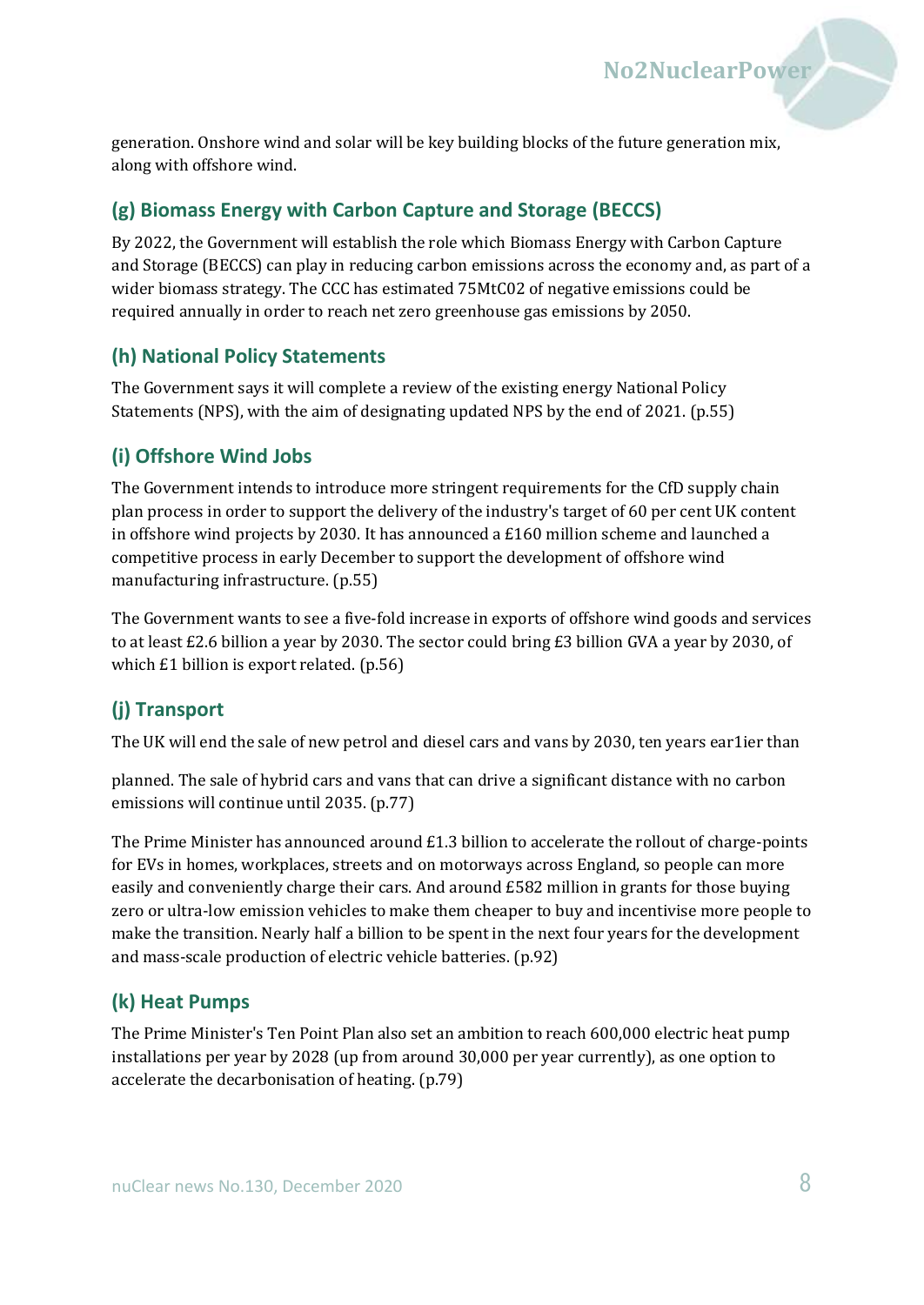### **(l) Buildings**

The plan is to eliminate emissions from domestic and commercial buildings by 2050. Tackling emissions from buildings will take many years to deliver but it is a journey which must start now.

The Government will publish a dedicated Heat and Buildings Strategy in early 2021 which will set out our ambitious plans in further detail, including the suite of policy levers that we will use to encourage consumers and businesses to make the transition. (p.101) The Ten-point plan included £1 billion of funding to support for the decarbonisation of buildings through improved energy efficiency. This will be allocated across several existing government schemes, including the Green Homes Grant Voucher Scheme, the Public Sector Decarbonisation Scheme and Social Housing Decarbonisation Fund. (p.102)

The Government wants as many existing homes as possible to hit EPC Band C by 2035, where practical, cost-effective and affordable. The Ten Point Plan extended the Public Sector Decarbonisation Scheme for a further year.

The Government will extend the Energy Company Obligation from 2022 to 2026 to support fuel poor consumers. (p.108)

To achieve net zero emissions, we will have to transition completely away from traditional natural gas boilers for heating homes on the gas grid. There are currently around 1.7 million fossil fuel boiler installations every year, but by the mid-2030s we expect all newly installed heating systems to be low-carbon or to be appliances that we are confident can be converted to a clean fuel supply. There is no single technology alternative to fossil fuels. Electric heat pumps and hydrogen, green gas and shared heat networks all have their part to play. So, while we are clear on the eventual outcome, we will be flexible in how we achieve it, always looking for the most cost-effective, consumer-friendly approach and open to innovative solutions.

The Government consult in early 2021 over new regulations to phase out fossil fuels in off gas grid homes, businesses and public buildings, including a backstop date for the use of any remaining fossil fuel heating systems. (p.110)

We need to electrify heat in buildings in a way which reduces the need for additional generation and network capacity. This could mean using thermal, hot water or battery storage, potentially in combination with a smart time of use tariff, enabled by smart metering, to shift heating demand away from more expensive peak periods. (p.111)

## **(m) Green Gas**

The Budget 2020 confirmed that a green gas levy would be imposed on gas suppliers to fund a new support scheme for biomethane. The costs of the levy are expected to be passed onto gas bill payers. We are considering the responses to our consultation on the green gas levy design and intend to publish a government response in early 2021. The Green Gas Support Scheme (GGSS) will probably be launched in autumn 2021. The GGSS can probably deliver 2.8TWh of renewable heat per year in 2030/31, the equivalent of the gas requirements roughly 230,000 homes. (p.112)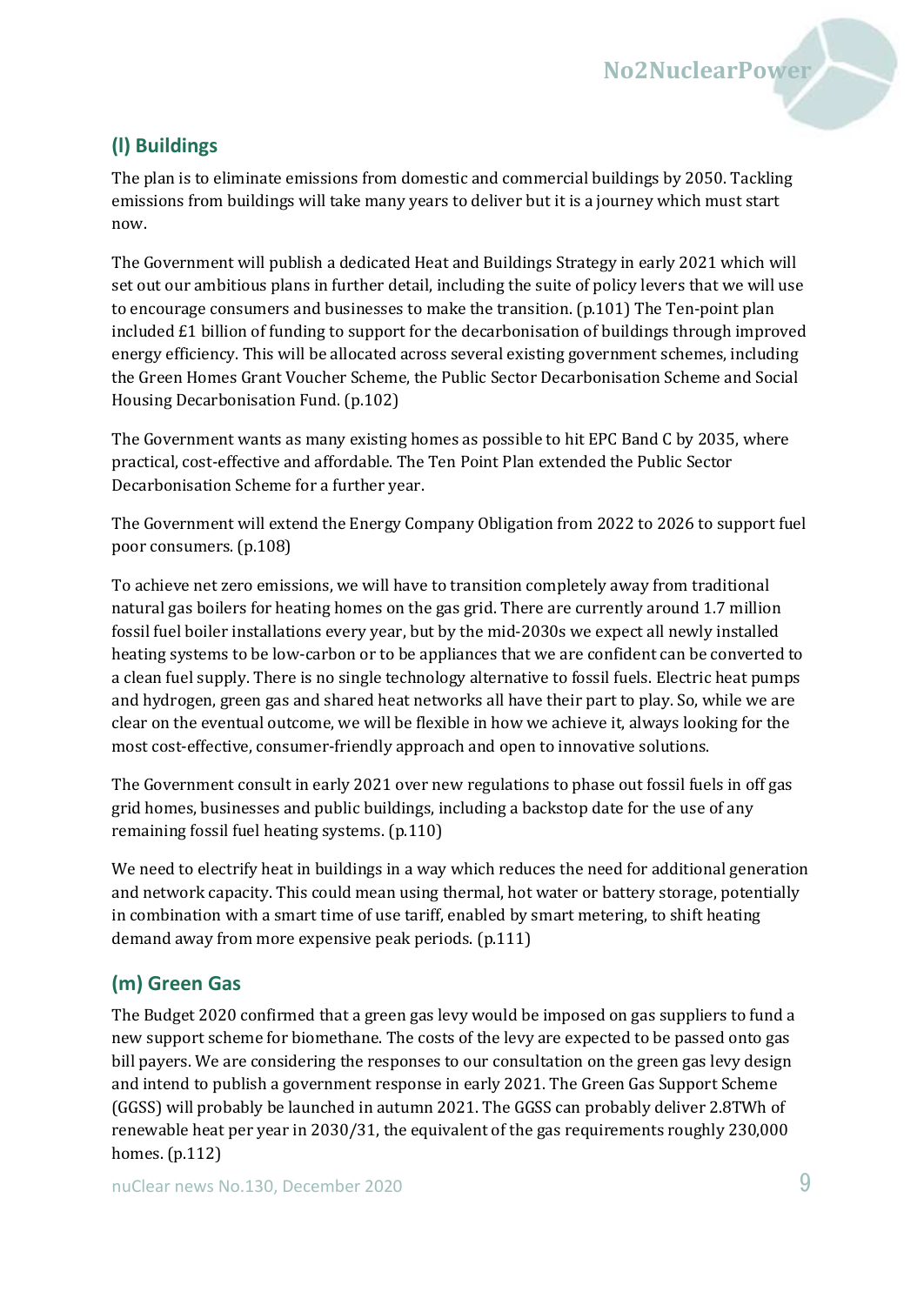The Ten Point Plan said government and industry would evaluate hydrogen as an option for heating homes and workplaces and develop plans for a possible pilot hydrogen town before the end of the decade.

**No2NuclearPower**

#### **(n) Heat Networks**

The Government is committing £122 million to fund a new Heat Network Transformation Programme and will implement local authority zoning by 2025.

Networks with low-carbon heat sources, such as waste-heat recovery, large heat pumps, solar thermal or possibly hydrogen boilers, will reduce emissions from heating and can help consumers with lower energy bills.

The Government will legislate in this Parliament for the regulation of heat networks to protect consumers and reduce carbon emissions. It will take powers to reduce the 90 per cent reliance on natural gas in heat networks, as well as enable consumer protection for heat network customers. (p.114) These powers will require heat networks to switch to low-carbon fuel sources as part of a natural replacement cycle, thereby minimising disruption to consumers connected to a network.

#### **(p) Carbon Capture Utilisation and Storage (CCUS)**

The White Paper wants to see the UK become a world leader in the deployment of carbon

capture utilisation and storage (CCUS) and clean hydrogen supporting 60,000 jobs. The Government will invest £1 billion up to 2025 to facilitate the deployment of CCUS in two industrial clusters by the mid-2020s, and a further two clusters by 2030, supporting our ambition to capture 10MtC02 per year by the end of the decade.

The Government will publish an Industrial Decarbonisation Strategy in spring 2021 to set out the details of how the government will support the decarbonisation of manufacturing industry. (p.123)

#### **(q) Hydrogen**

The Government will publish a dedicated Hydrogen Strategy in early 2021 which positions the UK as a world leader in the production and use of clean hydrogen. The White Paper calls both hydrogen using carbon capture and storage and green hydrogen made by electrolysis "clean". (p.127)

It says a variety of production technologies will be required to satisfy the level of anticipated demand for clean hydrogen in 2050. This is likely to include methane reformation with CCUS, biomass gasification with CCUS and electrolytic hydrogen using renewable or nuclear generated electricity. The aim is to develop 5GWof low-carbon hydrogen production capacity by 2030. (p.128)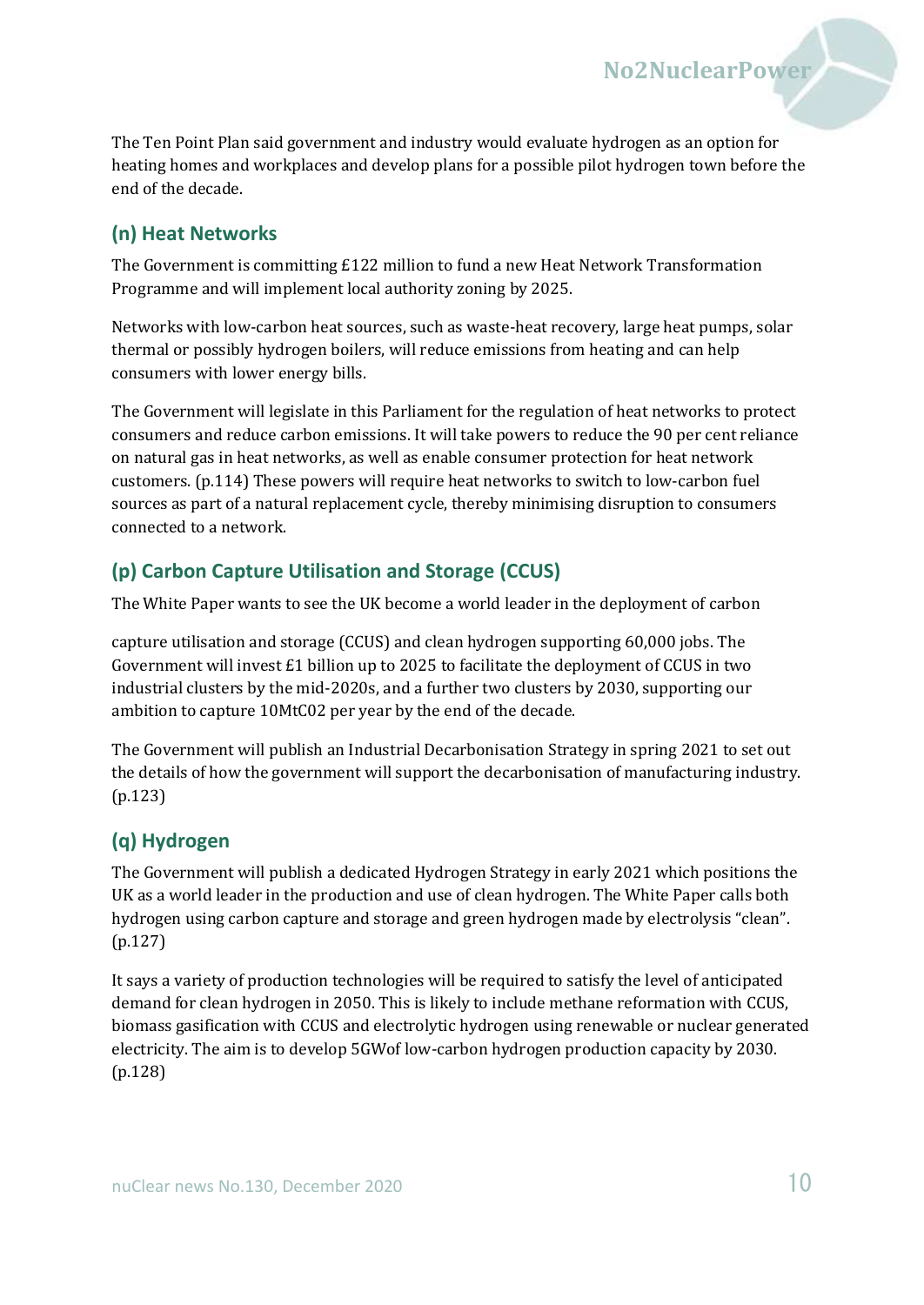#### **(r) Oil and Gas**

Finally, there' are some warm words about getting to net zero in the production of oil & gas, but nothing about continuing to dig the stuff out of the ground.

#### **References**

- 1. BEIS 14th Dec 2020 [https://assets.publishing.service.gov.uk/government/uploads/system/uploads/attachment\\_data/fil](https://assets.publishing.service.gov.uk/government/uploads/system/uploads/attachment_data/file/943807/201214_BEIS_EWP_Command_Paper_LR.pdf) [e/943807/201214\\_BEIS\\_EWP\\_Command\\_Paper\\_LR.pdf](https://assets.publishing.service.gov.uk/government/uploads/system/uploads/attachment_data/file/943807/201214_BEIS_EWP_Command_Paper_LR.pdf)
- 2. The Ten Point Plan for a Green Industrial Revolution, HM Government November 2020 [https://assets.publishing.service.gov.uk/government/uploads/system/uploads/attachment\\_data/fil](https://assets.publishing.service.gov.uk/government/uploads/system/uploads/attachment_data/file/936567/10_POINT_PLAN_BOOKLET.pdf) [e/936567/10\\_POINT\\_PLAN\\_BOOKLET.pdf](https://assets.publishing.service.gov.uk/government/uploads/system/uploads/attachment_data/file/936567/10_POINT_PLAN_BOOKLET.pdf)
- 3. National Infrastructure Strategy, HM Treasury, November 2020 [https://assets.publishing.service.gov.uk/government/uploads/system/uploads/attachment\\_data/fil](https://assets.publishing.service.gov.uk/government/uploads/system/uploads/attachment_data/file/938051/NIS_final_print.pdf) [e/938051/NIS\\_final\\_print.pdf](https://assets.publishing.service.gov.uk/government/uploads/system/uploads/attachment_data/file/938051/NIS_final_print.pdf)
- 4. RAB model for new nuclear projects: government response, BEIS 14th Dec 2020 [https://assets.publishing.service.gov.uk/government/uploads/system/uploads/attachment\\_data/fil](https://assets.publishing.service.gov.uk/government/uploads/system/uploads/attachment_data/file/943762/Nuclear_RAB_Consultation_Government_Response-.pdf) [e/943762/Nuclear\\_RAB\\_Consultation\\_Government\\_Response-.pdf](https://assets.publishing.service.gov.uk/government/uploads/system/uploads/attachment_data/file/943762/Nuclear_RAB_Consultation_Government_Response-.pdf)
- 5. Carlisle News & Star 14th Dec 202[0 https://www.newsandstar.co.uk/news/18940283.cumbria](https://www.newsandstar.co.uk/news/18940283.cumbria-home-nuclear-fusion-plant/)[home-nuclear-fusion-plant/](https://www.newsandstar.co.uk/news/18940283.cumbria-home-nuclear-fusion-plant/)
- 6. See<https://youtu.be/yO49gnjK7d4>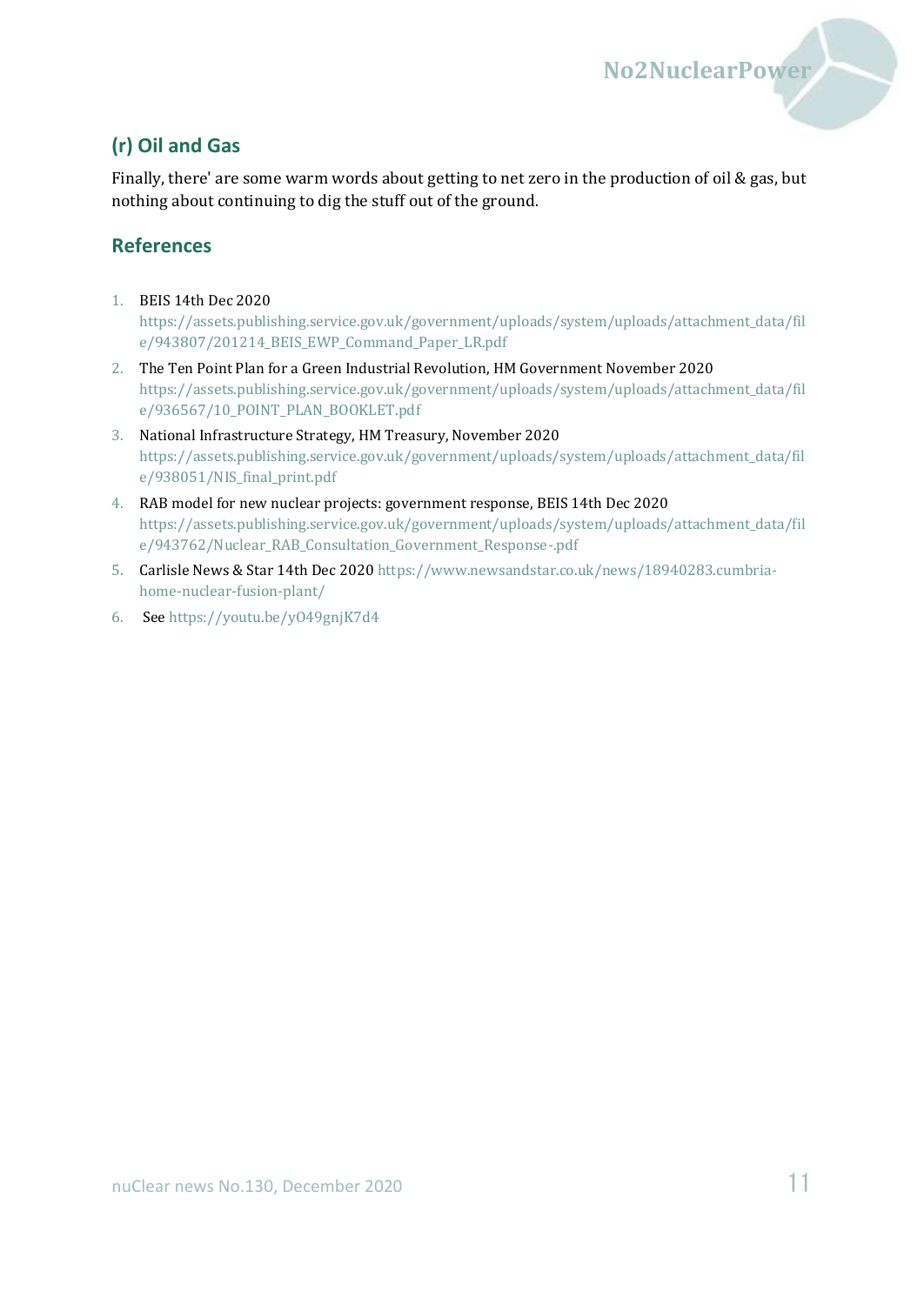# <span id="page-11-0"></span>**2. Climate Change Committee gives nuclear few mentions**

Three of the five Climate Change Committee (CCC) energy scenarios for 2050 in its 6th Carbon Budget report have only 5GW of nuclear power, including that with highest energy demand (with 90% renewables); that's less than Hinkley Point C and Sizewell C combined. The CCC also assumes nuclear will cost £85/MWh in 2050. (1) There wasn't much in the way of good news in Boris's 10 Point Plan either with only half a billion pounds for nuclear "*to help develop large and smaller-scale nuclear plants, and research and develop new advanced modular reactors*". Nothing on Sizewell. (2) But we'll have to wait for the imminent Energy White Paper and response to the RAB funding consultation before we crack open the champagne.

| Table 3.4.a<br>Summary of key differences in the electricity generation scenarios (2050) |                                                            |                                                            |                                                                    |                                                                                           |                                                                             |
|------------------------------------------------------------------------------------------|------------------------------------------------------------|------------------------------------------------------------|--------------------------------------------------------------------|-------------------------------------------------------------------------------------------|-----------------------------------------------------------------------------|
|                                                                                          | <b>Balanced Net</b><br><b>Zero Pathway</b>                 | <b>Headwinds</b>                                           | Widespread<br><b>Engagement</b>                                    | Widespread<br><b>Innovation</b>                                                           | <b>Tailwinds</b>                                                            |
| <b>Demand (TWh)</b>                                                                      | 610                                                        | 550                                                        | 610                                                                | 680                                                                                       | 620                                                                         |
| <b>Extent of</b><br>electrification                                                      | Cars & vans<br>Partial heating<br>Partial<br>manufacturing | Cars & vans<br>Partial heating<br>Partial<br>manufacturing | Cars & vans*<br><b>HGVs</b><br>Heating<br>Partial<br>manufacturing | Cars & vans<br><b>HGVs</b><br>Partial heating<br>Partial<br>manufacturing<br><b>DACCS</b> | Cars & vans*<br>Partial heating<br>Partial<br>manufacturing<br><b>DACCS</b> |
| <b>Renewable</b><br>generation &<br>capacity**                                           | 80% of total<br><b>Wind: 125 GW</b><br>Solar: 85 GW        | 75% of total<br><b>Wind: 90 GW</b><br>Solar: 85 GW         | 85% of total<br>Wind: 130 GW<br>Solar: 80 GW                       | 90% of total<br>Wind: 175 GW<br>Solar: 90 GW                                              | 90% of total<br>Wind: 160 GW<br>Solar: 75 GW                                |
| <b>Dispatchable</b><br>generation &<br>capacity***                                       | 10% of total<br>65 GW                                      | 15% of total<br>50 GW                                      | 10% of total<br>55 GW                                              | 8% of total<br>65 GW                                                                      | 7% of total<br>65 GW                                                        |
| <b>Nuclear</b><br>capacity                                                               | Mulfiple<br>projects<br><b>10 GW</b>                       | Multiple<br>projects<br>$10$ GW                            | Contracted<br>capacity<br>5 GW                                     | Contracted<br>capacity<br>5 GW                                                            | Contracted<br>capacity<br>5 GW                                              |
| Phase out of<br>unabated gas                                                             | 2035                                                       | 2040                                                       | 2035                                                               | 2035                                                                                      | 2035                                                                        |

The CCC report barely mentions nuclear power, nor does the accompanying 209-page "Policies for the Sixth Carbon Budget and Net Zero". CCC recommends that the UK sets a Sixth Carbon Budget to require a reduction in UK greenhouse gas emissions of 78% by 2035 relative to 1990. The 14-page electricity generation section considers how to reduce emissions from electricity generation to near-zero. "*This will require a significant expansion of low-carbon generation, in particular low-cost renewables and decarbonised back-up generation, in conjunction with more flexible demand and use of storage*," it says. "*Our Balanced Net Zero Pathway decarbonises electricity generation by 2035, with action thereafter focused on meeting new demands in a lowcarbon way*." (3)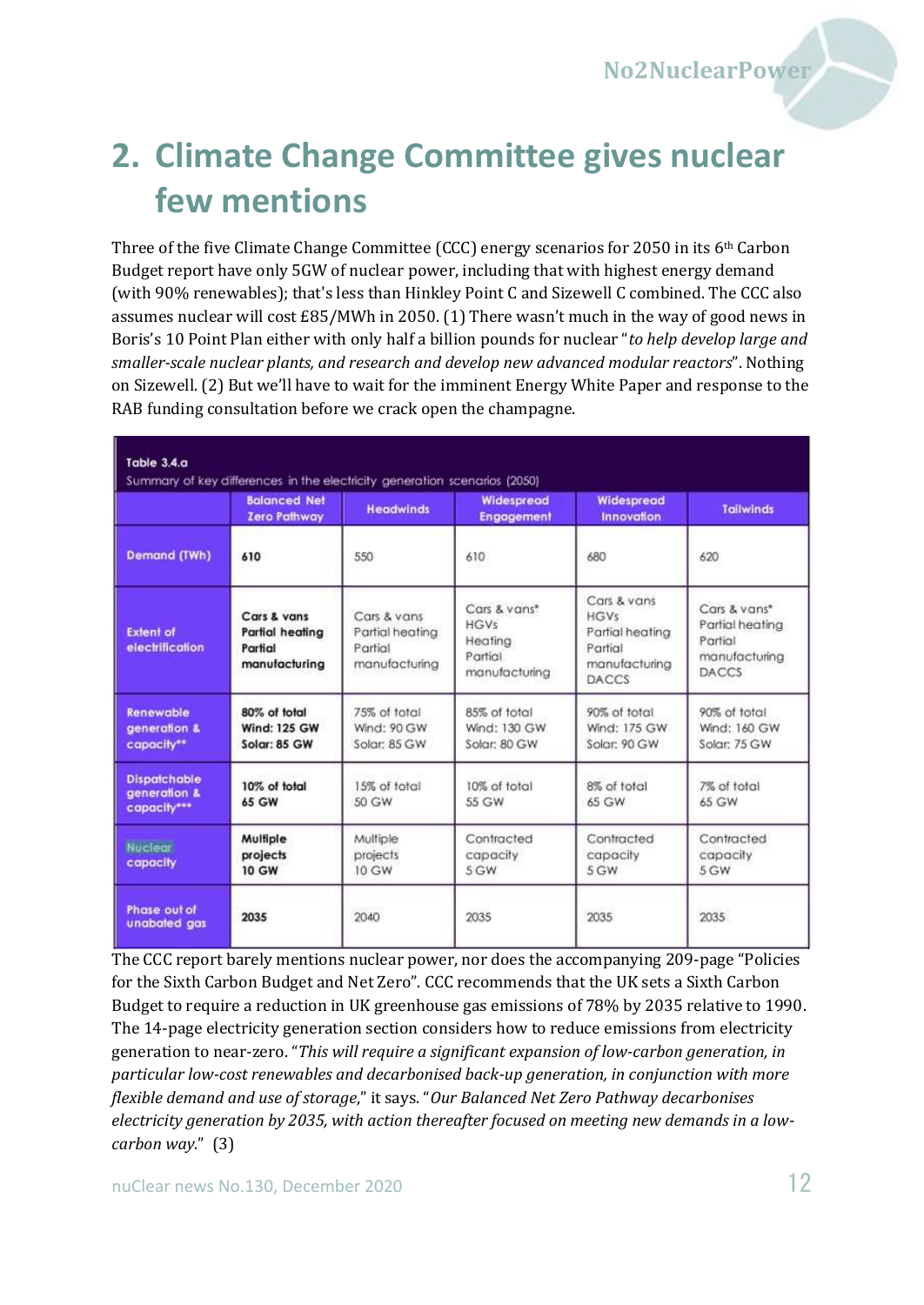So, by the time Sizewell C could potentially come on-line in 2034, it won't be saving any carbon emissions.

The key features of the scenario are "an increasing demand for electricity, decreasing carbon intensity of generation, and a more flexible system". Decreasing carbon intensity of generation includes: Phasing out unabated fossil fuel generation by 2035; increasing variable renewables to 80% of generation by 2050; and dispatchable low-carbon generation (gas with carbon capture and storage – CCS, bioenergy with CCS, and hydrogen). It also includes nuclear, noting: "Despite retirements of existing nuclear plants in the 2020s, this scenario sees new nuclear projects restore generation to current levels by 2035. The Balanced Pathway reaches 10GW of total nuclear capacity by 2035, with 8GW of new-build capacity."

Chris Stark said at the press conference that renewable electricity will account for up to 90 per cent of power generation there would be "enough room" for another new nuclear station. (4)

Business Green (5) says the unifying thread that runs through the CCC's 1,000 pages of analysis is how the costs of decarbonisation have fallen far faster than even advocates of clean technologies expected. Renewables and energy storage costs have plummeted, there are very good reasons to think hydrogen, heat pumps, and electric vehicles can follow suit. Just a year ago the CCC estimated the UK would need to invest around one per cent of GDP a year to deliver net zero by 2050, but it now believes it may require investment equivalent to around 0.6 per cent of GDP in the 2030s before falling to just 0.5 per cent by 2050. These surprisingly rapid cost reductions have opened up remarkable possibilities. "*That's one of the most important messages this year - costs are lower than we previously thought they would be over the next 30 years,"* observes CCC chief executive Chris Stark. "*And in reality those costs are probably closer to zero overall, if we can capture all the benefits of that transition*."

The recommended 78% cut in emissions by 2035 - moving faster, would provide a major economic boost as the UK labours to recover from the coronavirus crisis.

Carbon Brief (6) summarises the recommendation on electricity generation:

- Delivering 485TWh of generation by 2035, which should all be low-carbon. This will require 400TWh of new low-carbon generation.
- Deploying variable renewables at scale, including 40GW of installed offshore wind capacity by 2030 and sustaining that build rate to support deployment of up to 140GW by 2050.
- Deploying at least 50TWh of dispatchable and flexible generation (eg gas CCS and hydrogen) by 2035 that can balance a system driven by renewables at low emissions.
- An increasingly flexible system, including from demand-side response (with 20% of demand being flexible in 2035), storage, hydrogen production and interconnection.

The CCC also urges the government – by the end of 2021 – to "*commit to phasing-out unabated gas generation by 2035, subject to ensuring security of supply*".

#### Carbon Brief continues: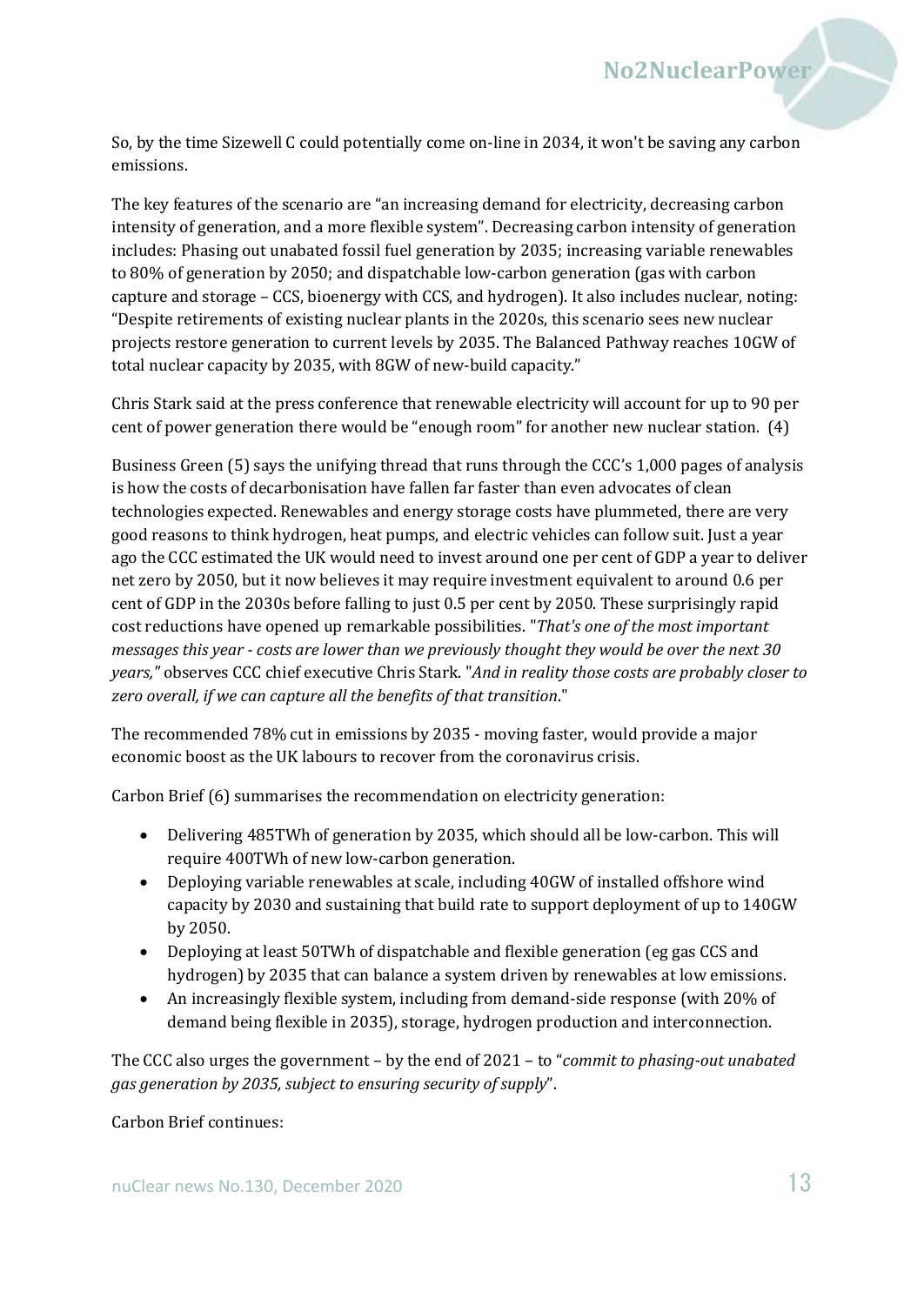"…*the CCC does not offer much in the way of advice about new nuclear power, other than to say: "The government should consider contracting models which help make new nuclear projects commercially viable for private developers.*" It adds: "*The BNZ pathway reaches 10GW of total nuclear capacity by 2035, with 8GW of new-build capacity*."



<sup>1.</sup> Climate Change Committee 6th Carbon Budget 9th Dec 2020 <https://www.theccc.org.uk/publication/sixth-carbon-budget/>

- 2. The Ten Point Plan for a Green Industrial Revolution, HM Government, November 2020 [https://assets.publishing.service.gov.uk/government/uploads/system/uploads/attachment\\_data/fil](https://assets.publishing.service.gov.uk/government/uploads/system/uploads/attachment_data/file/936567/10_POINT_PLAN_BOOKLET.pdf) [e/936567/10\\_POINT\\_PLAN\\_BOOKLET.pdf](https://assets.publishing.service.gov.uk/government/uploads/system/uploads/attachment_data/file/936567/10_POINT_PLAN_BOOKLET.pdf)
- 3. Nuclear Engineering International 10<sup>th</sup> Dec 202[0 https://www.neimagazine.com/news/newsuk](https://www.neimagazine.com/news/newsuk-carbon-budget-makes-little-mention-of-nuclear-8402660)[carbon-budget-makes-little-mention-of-nuclear-8402660](https://www.neimagazine.com/news/newsuk-carbon-budget-makes-little-mention-of-nuclear-8402660)
- 4. FT 8th Dec 202[0 https://www.ft.com/content/d14fb5c6-8f4b-4c84-af4e-da9e84d496b9](https://www.ft.com/content/d14fb5c6-8f4b-4c84-af4e-da9e84d496b9)
- 5. Business Green 9th Dec 202[0 https://www.businessgreen.com/blog-post/4024736/writing-book](https://www.businessgreen.com/blog-post/4024736/writing-book-net-zero-transition)[net-zero-transition](https://www.businessgreen.com/blog-post/4024736/writing-book-net-zero-transition)
- 6. Carbon Brief 9th Dec 202[0 https://www.carbonbrief.org/ccc-uk-must-cut-emissions-78-by-2035-to](https://www.carbonbrief.org/ccc-uk-must-cut-emissions-78-by-2035-to-be-on-course-for-net-zero-goal)[be-on-course-for-net-zero-goal](https://www.carbonbrief.org/ccc-uk-must-cut-emissions-78-by-2035-to-be-on-course-for-net-zero-goal)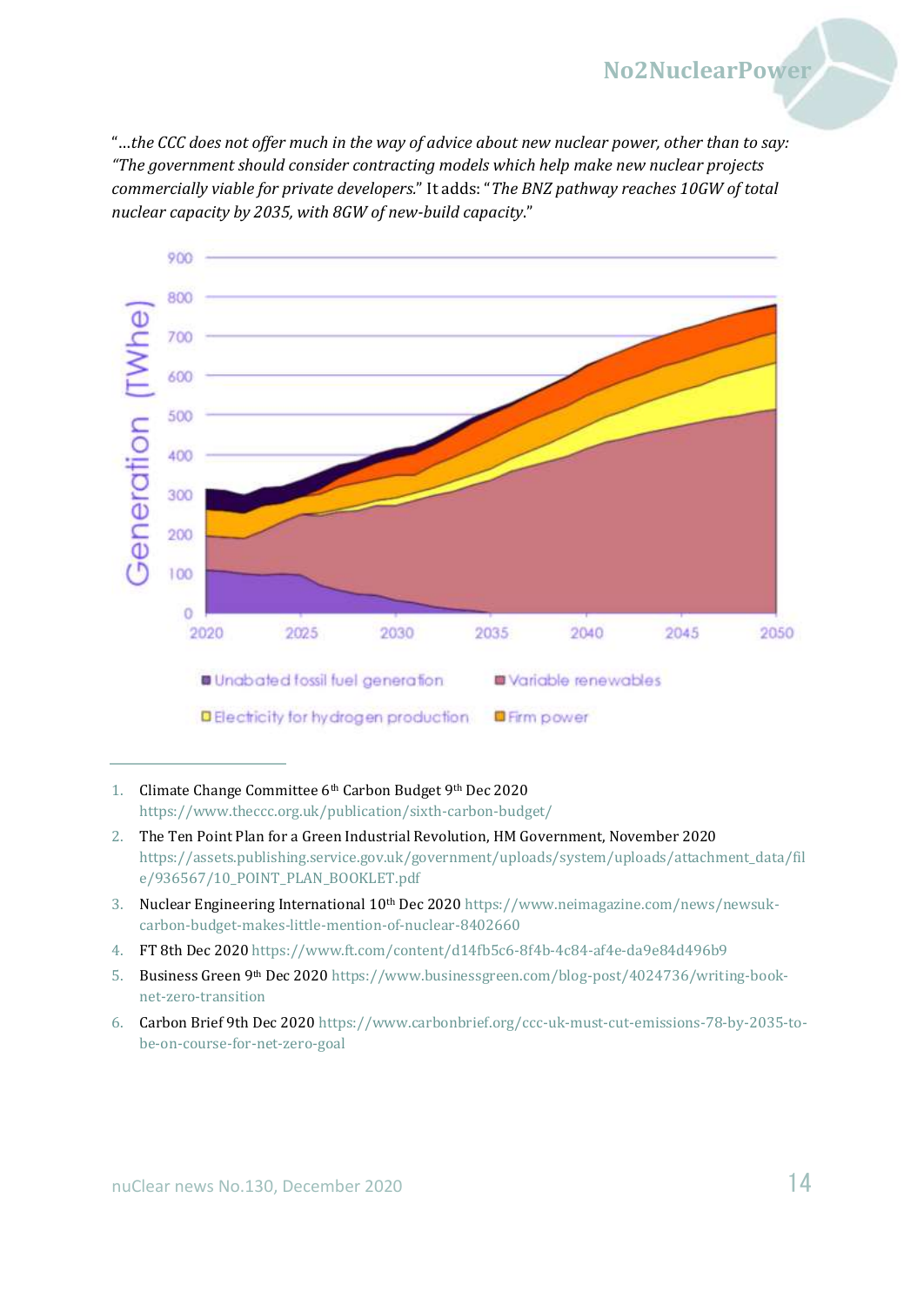## <span id="page-14-0"></span>**3. Boris's Ten Point Plan**

The Nuclear Free Local Authorities (NFLA) described the Ten Point Plan for a Green Industrial Revolution as a "*missed opportunity*" when radical, appropriately funded action to tackle the climate emergency is sorely needed.

Some of the 10 points include some welcome areas of support – for example a major increase of offshore wind, supporting the development of electric vehicles in conjunction with support for public transport, cycling and walking strategies, laudable aims on energy efficiency (despite completely inadequate resource for it), protecting and restoring the natural environment and looking at ways to increase green finance across the country.

However, the amount of new money committed to such work is totally inadequate to claim this to be part of a new green industrial revolution.

The Government's commitment to new nuclear will have next to no positive low carbon impact in the time required to be getting to zero carbon. The amount of public money required to deliver both small modular reactors, a nuclear fusion experimental reactor and new large nuclear reactors at sites like Sizewell and Bradwell is massive. Hinkley Point C alone is coming in at around £22.5 billion. Small modular reactors could require similar figures given there is no agreed or approved design for them, or an established supply chain that can deliver them in a cost-effective way. An experimental nuclear fusion reactor requires billions more. In all three cases the delivery of such projects is years away and completely diverts attention for more effective alternatives.

With local authorities facing yet further deep cuts in their budgets though, there is little detail provided on how this plan will help support them in delivering decentralised energy or the sort of resource that can have the transformative approach that we all surely want such a plan to deliver. For example, the Conservative election manifesto in 2019 gave a pledge to "help lower energy bills by investing £9.2 billion in the energy efficiency of homes, schools and hospitals". Earlier this year, though an energy efficiency programme was announced of around £2.5 billion over a six-month period.

There is also no specific support provided for onshore wind or solar in the plan, or wave, marine and tidal power either. None of this looks impressive for the type of transformative green industrial revolution we need. It has been renewable energy providers that have led the way in recent years, and yet again, this has been largely ignored by the UK Government. (1)

Sir David King, a former government chief scientist and chair of the Centre for Climate Repair at Cambridge University, says the £12bn of public investment proposed "…*is nowhere near enough either to manage the commitment to net zero emissions by 2050 or to provide a safe future. As we emerge from the Covid-19 pandemic and its impact on our economy, there needs to be an understanding that this is the opportunity to grow our economy in a direction that is fit for purpose in this century.*"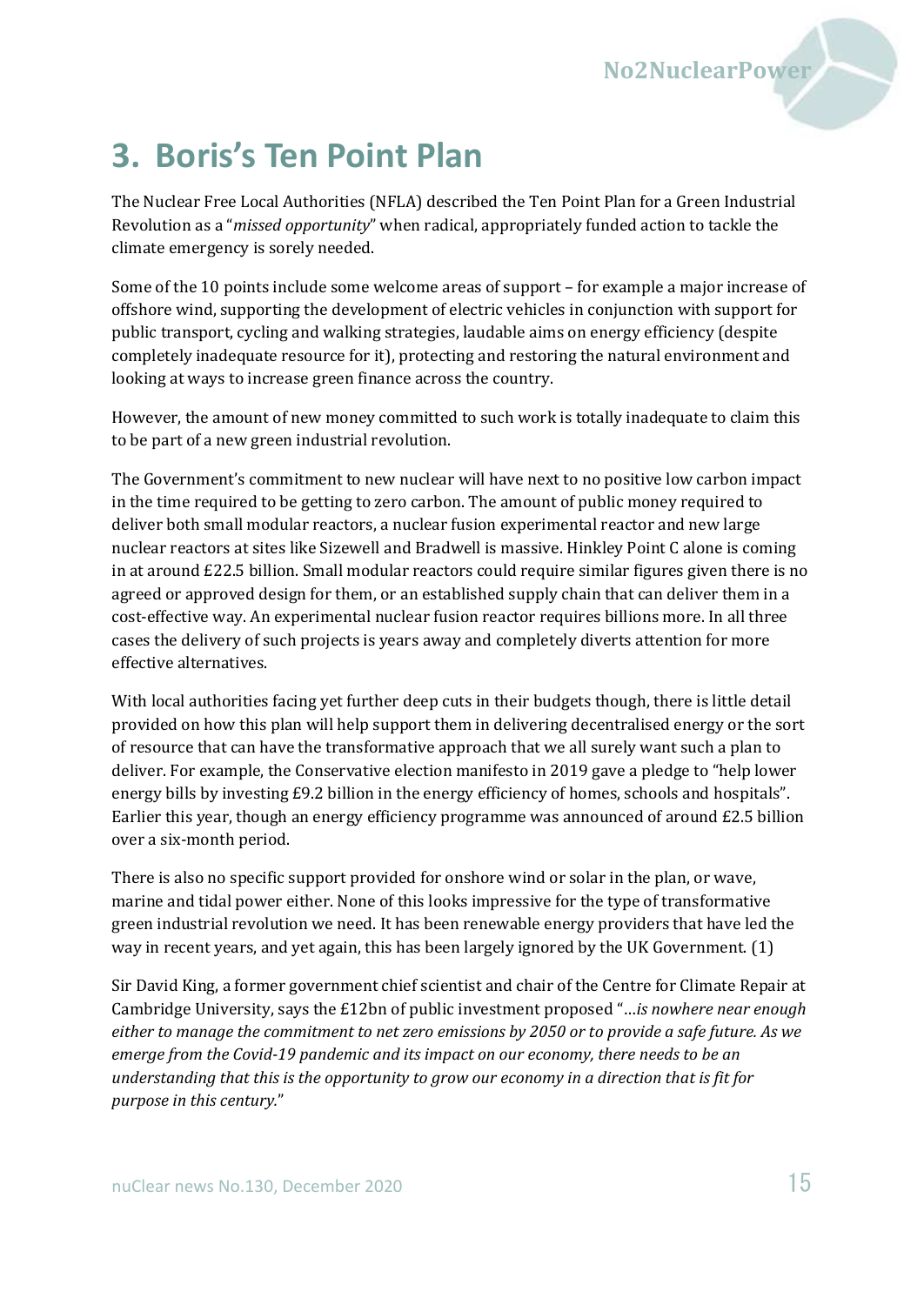PwC has estimated that £400bn of investment in green infrastructure is required in the next decade to meet the net zero target. Steve Jennings, the head of energy and utilities at PwC, said: "*Government is signalling an intent and an ambition which is really positive, but the £12bn investment is the significant point. This may not be enough. It will be the private sector that has to invest significantly and create and support these green jobs, and the private sector will look for a compelling investment case to invest the sums required*."

The solar industry pointed out that the government had missed out solar from its green plans. £500m for mass-scale production of batteries does not compare to investment in countries such as Germany, where figures are in the billions for new battery manufacturing plants. Keith Anderson, the chief executive of Scottish Power, which plans to invest £10bn in green projects in the UK, said the government did not need to spend more taxpayer money to reach its goals, if it set up the right investment frameworks to galvanise private capital. (2)

Ed Miliband, shadow business secretary, said the funding cannot meet the scale of what is needed to deal with the environment crisis. Germany features a 40bn environment plan, while France has determined that 30bn of its spending plan have a confident ecological impact. At the least two-thirds for the UK headline figure of 12bn in financing is recycled announcements, with only 3bn being new responsibilities. (3)

The plan backed nuclear energy with £525M "*to help develop large and smaller-scale nuclear plants, and research and develop new advanced modular reactors*". However, according to the Energy & Climate Change Intelligence Unit (ECIU) the investment in small modular reactors (SMRs) is less than expected. "*If I was in the SMR game I'd be disappointed with this because that £2bn support for a small initial fleet of reactors has been paired back to just over £500M*," says Jonathan Marshall "…*it feels a bit like SMRs have been put on the backburner now. For a while it felt like the government was believing that the SMR industry could be the future*."

Marshall attributed this change to the increasing support for renewables. "*The EU has set out huge ambitions to boost offshore wind capacity, the UK has already done that, all the rest of the world is investing in renewables whereas not many are investing in nuclear now*," he said. "*None of these cost reductions that were touted for years for nuclear industry seem to be happening whereas the evidence shows the cost of renewables is plummeting and the cost of what's needed to balance the grid is plummeting too*." (4)

The £4bn of new money was described as "beyond inadequate", by Green Party co-leader Sian Berry. She said it pales in comparison to the government's £27bn road building programme. (5)

Personally, I don't like everything on Boris Johnson's ten-point shopping list, says Ambrose Evans-Pritchard in *The Telegraph*. It makes no sense to keep building big nuclear plants. "*It is lunacy. The markets have already decided that new nuclear is not worth the risk*," says Tom Burke, chairman of E3G. Costs cannot be brought under control. The strike price for Hinkley Point is £92.50 per megawatt hour (2012 prices) compares to £39.50 for the latest North Sea wind auctions. As EDF's former finance chief candidly admitted, the purpose of Hinkley was to save the insolvent French nuclear industry and get the British to pay for it. There is a national security case for small modular reactors, says Evans-Pritchard, as a way of shoring up the defence industry. There is no commercial case for two 1.6 gigawatt reactors at Sizewell C.

nuClear news No.130, December 2020  $16$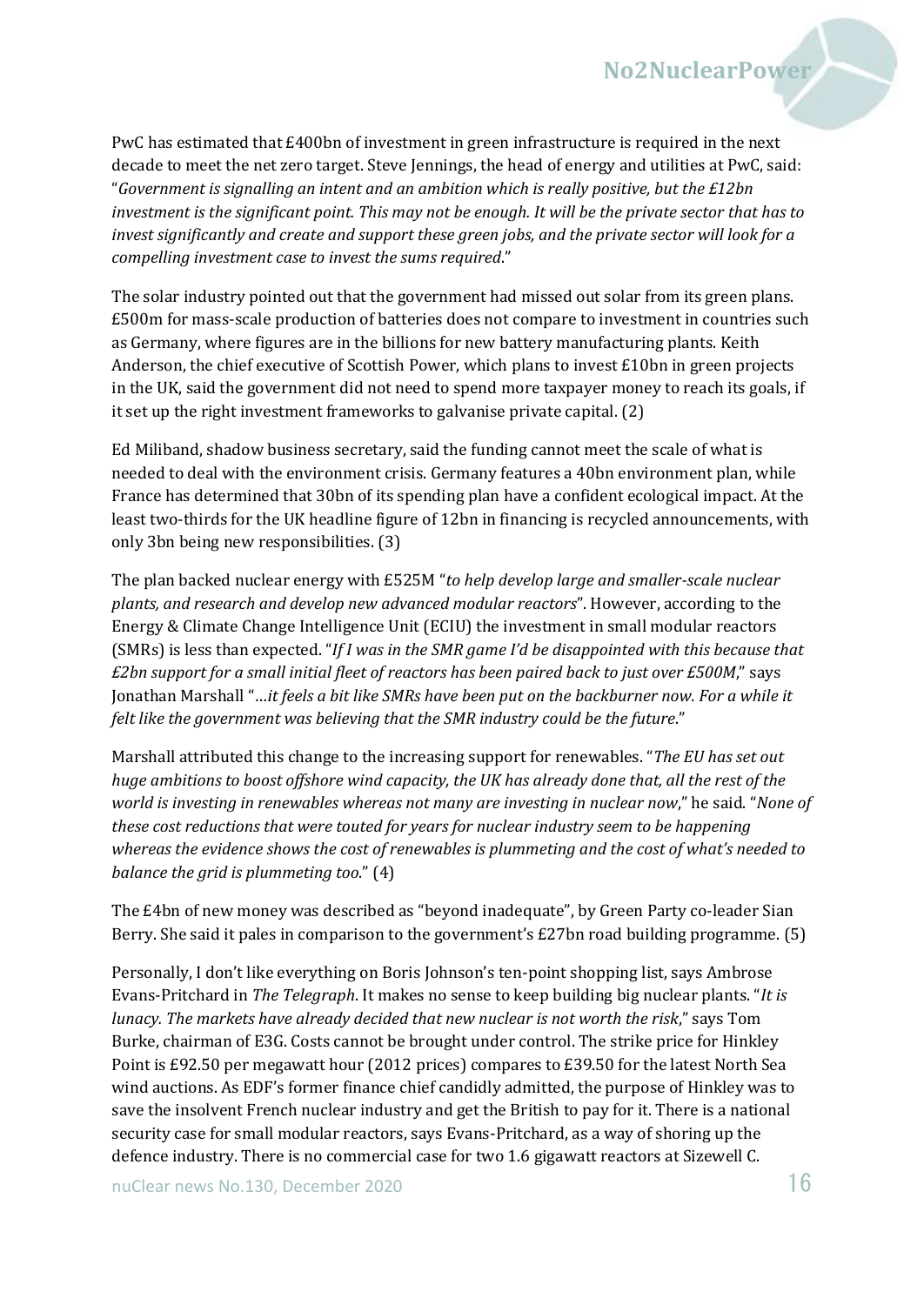Nobody is willing to build them without nosebleed subsidies. Much is made of the need for nuclear baseload power, but this concept is outdated. Mr Burke says nuclear increasingly gets in the way because the imperative is shifting to "flexibility", requiring near instant response, meshed together with data analytics and digital demand management. (6)

The 10-point plan won't do enough, according to an analysis by Cambridge Econometrics which suggests the plan will only reduce emissions by 59% by 2030. (7) Analysis by energy consultancy Aurora says the plan would leave emissions at 5 per cent below even the previous reduction target. The Government says the new strategy will shave 180 million tonnes of carbon dioxide equivalent (Mt  $CO<sub>2</sub>e$ ) off the UK's emissions between 2023 and 2032. But its own projections say 331 Mt CO2e of emissions savings were needed to put the UK on course to meet interim climate targets before the net zero emissions goal was announced. (8)

On 3<sup>rd</sup> December, Boris Johnson announced a new ambitious target to reduce the UK's emissions by at least 68% by 2030, compared to 1990 levels. (9) This is the UK's nationally determined contribution which will be submitted to the UN as part of the UK's pledge under the 2015 Paris climate agreement. It is a significant increase on the previous target of about 57% reductions, which was based on a 2050 target of 80%, rather than the current net zero target. Environmental and poverty campaigners wrote to Johnson last month urging a target of 75% cuts, which they said were a stretch but feasible. Research by WWF and Imperial College London suggested a 72% target would stimulate the UK's green economy. (10)

One of the UK's leading climate scientists, Prof Sir Brian Hoskins said the "*target is ambitious – but we need action to back it up, right now*." He noted that Chancellor Rishi Sunak recently committed £127bn to the HS2 rail link and new roads - which will both increase emissions while offering just  $E1$ bn to home insulation, which would reduce emissions. (11)

One of the trickiest areas will be to improve energy efficiency and switch heating systems in the UK's draughty homes. *The Telegraph* says installing a heat pump is expected to cost between £8000 and £17000. A £2bn Green Homes Grant to encourage insulation measures has so far had fewer than 300 successful applicants. And there will need to be a significant reduction in the amount of traffic on the roads, despite the switch from petrol and diesel to EVs. A new 'behaviour change and public engagement team', within BEIS, is focused on how to get public buy-in for further emissions cuts, which will be targeted at what we eat and how we travel and heat our homes. BEIS will also work to ensure that green policies do not unfairly impact one area of society. The Government has not made any calculations for how much reaching net zero will cost, but the National Audit Office (NAO) said it could ultimately reach hundreds of billions, but the cost of inaction would be far greater. (12)

Also, in November, the Treasury outlined its position towards new nuclear in two documents – Response to the National Infrastructure Assessment and National Infrastructure Strategy According to World Nuclear News the Treasury rejected the advice of the National Infrastructure Commission that the government should not agree support for more than one nuclear power station beyond HPC, before 2025. (13)

nuClear news No.130, December 2020 17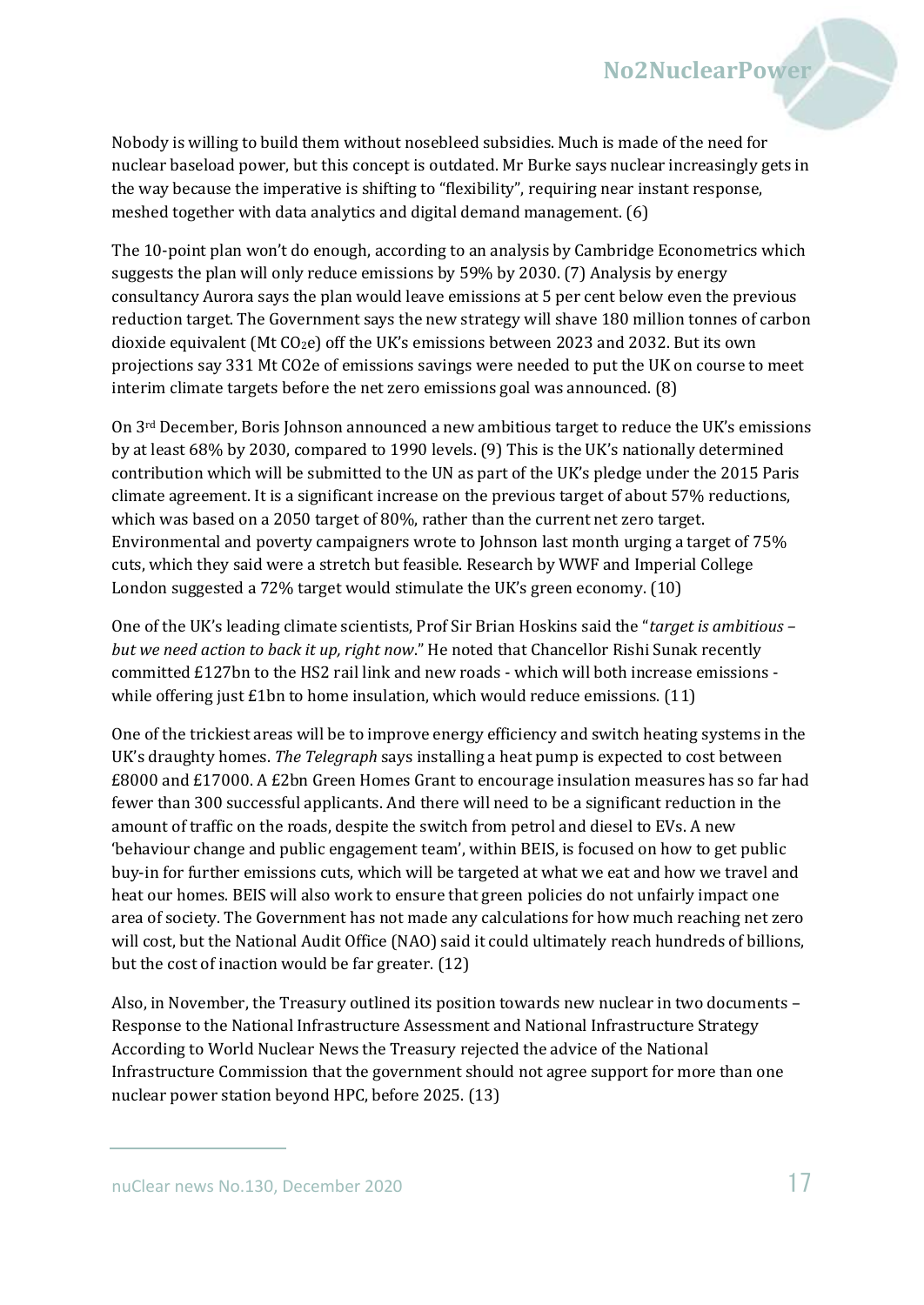1. NFLA 18th Nov 2020 [https://www.nuclearpolicy.info/news/nfla-comment-uk-governments-10-point-plan](https://www.nuclearpolicy.info/news/nfla-comment-uk-governments-10-point-plan-green-industrial-revolution-missed-opportunity/)[green-industrial-revolution-missed-opportunity/](https://www.nuclearpolicy.info/news/nfla-comment-uk-governments-10-point-plan-green-industrial-revolution-missed-opportunity/)

**No2NuclearPower**

- 2. Guardian 18th Nov 202[0 https://www.theguardian.com/environment/2020/nov/18/is-12bn-enough-to-get](https://www.theguardian.com/environment/2020/nov/18/is-12bn-enough-to-get-uk-on-track-for-net-zero-carbon-emissions)[uk-on-track-for-net-zero-carbon-emissions](https://www.theguardian.com/environment/2020/nov/18/is-12bn-enough-to-get-uk-on-track-for-net-zero-carbon-emissions)
- 3. FT 18th Nov 202[0 https://www.ft.com/content/dbd944e6-48a2-42d7-829e-ae1d64616bfc](https://www.ft.com/content/dbd944e6-48a2-42d7-829e-ae1d64616bfc)
- 4. New Civil Engineer 19th Nov 2020 [https://www.newcivilengineer.com/latest/future-of-wylfa-and-sizewell](https://www.newcivilengineer.com/latest/future-of-wylfa-and-sizewell-c-nuclear-developments-still-unclear-despite-government-green-plan-19-11-2020/)[c-nuclear-developments-still-unclear-despite-government-green-plan-19-11-2020/](https://www.newcivilengineer.com/latest/future-of-wylfa-and-sizewell-c-nuclear-developments-still-unclear-despite-government-green-plan-19-11-2020/)
- 5. Independent 19th Nov 202[0 https://www.independent.co.uk/environment/boris-johnson-climate-change](https://www.independent.co.uk/environment/boris-johnson-climate-change-green-revolution-b1725021.html)[green-revolution-b1725021.html](https://www.independent.co.uk/environment/boris-johnson-climate-change-green-revolution-b1725021.html)
- 6. Telegraph 18th Nov 202[0 https://www.telegraph.co.uk/business/2020/11/18/boris-johnsons-green](https://www.telegraph.co.uk/business/2020/11/18/boris-johnsons-green-industrial-revolution-path-economic-political/)[industrial-revolution-path-economic-political/](https://www.telegraph.co.uk/business/2020/11/18/boris-johnsons-green-industrial-revolution-path-economic-political/)
- 7. BBC 1st Dec 2020<https://www.bbc.co.uk/news/science-environment-55138338>
- 8. iNews 19th Nov 202[0 https://inews.co.uk/news/environment/boris-johnson-10-point-plan-net-zero-carbon](https://inews.co.uk/news/environment/boris-johnson-10-point-plan-net-zero-carbon-emissions-explained-765489)[emissions-explained-765489](https://inews.co.uk/news/environment/boris-johnson-10-point-plan-net-zero-carbon-emissions-explained-765489)
- 9. BEIS 3rd Dec 2020 [https://www.gov.uk/government/news/uk-sets-ambitious-new-climate-target-ahead-of](https://www.gov.uk/government/news/uk-sets-ambitious-new-climate-target-ahead-of-un-summit)[un-summit](https://www.gov.uk/government/news/uk-sets-ambitious-new-climate-target-ahead-of-un-summit)
- 10. Guardian 4th Dec 2020 [https://www.theguardian.com/environment/2020/dec/03/uk-vows-outdo-other](https://www.theguardian.com/environment/2020/dec/03/uk-vows-outdo-other-major-economies-emissions-cuts-by-2030)[major-economies-emissions-cuts-by-2030](https://www.theguardian.com/environment/2020/dec/03/uk-vows-outdo-other-major-economies-emissions-cuts-by-2030)
- 11. BBC 4th Dec 2020<https://www.bbc.co.uk/news/science-environment-55179008>
- 12. Telegraph 4th Dec 2020 [https://www.telegraph.co.uk/news/2020/12/04/government-sets-secret-green](https://www.telegraph.co.uk/news/2020/12/04/government-sets-secret-green-nudge-unit-persuade-britons-install/)[nudge-unit-persuade-britons-install/](https://www.telegraph.co.uk/news/2020/12/04/government-sets-secret-green-nudge-unit-persuade-britons-install/)
- 13. World Nuclear News 26<sup>th</sup> Nov 2020 [https://www.world-nuclear-news.org/Articles/UK-Treasury](https://www.world-nuclear-news.org/Articles/UK-Treasury-underscores-value-of-new-nuclear)[underscores-value-of-new-nuclear](https://www.world-nuclear-news.org/Articles/UK-Treasury-underscores-value-of-new-nuclear)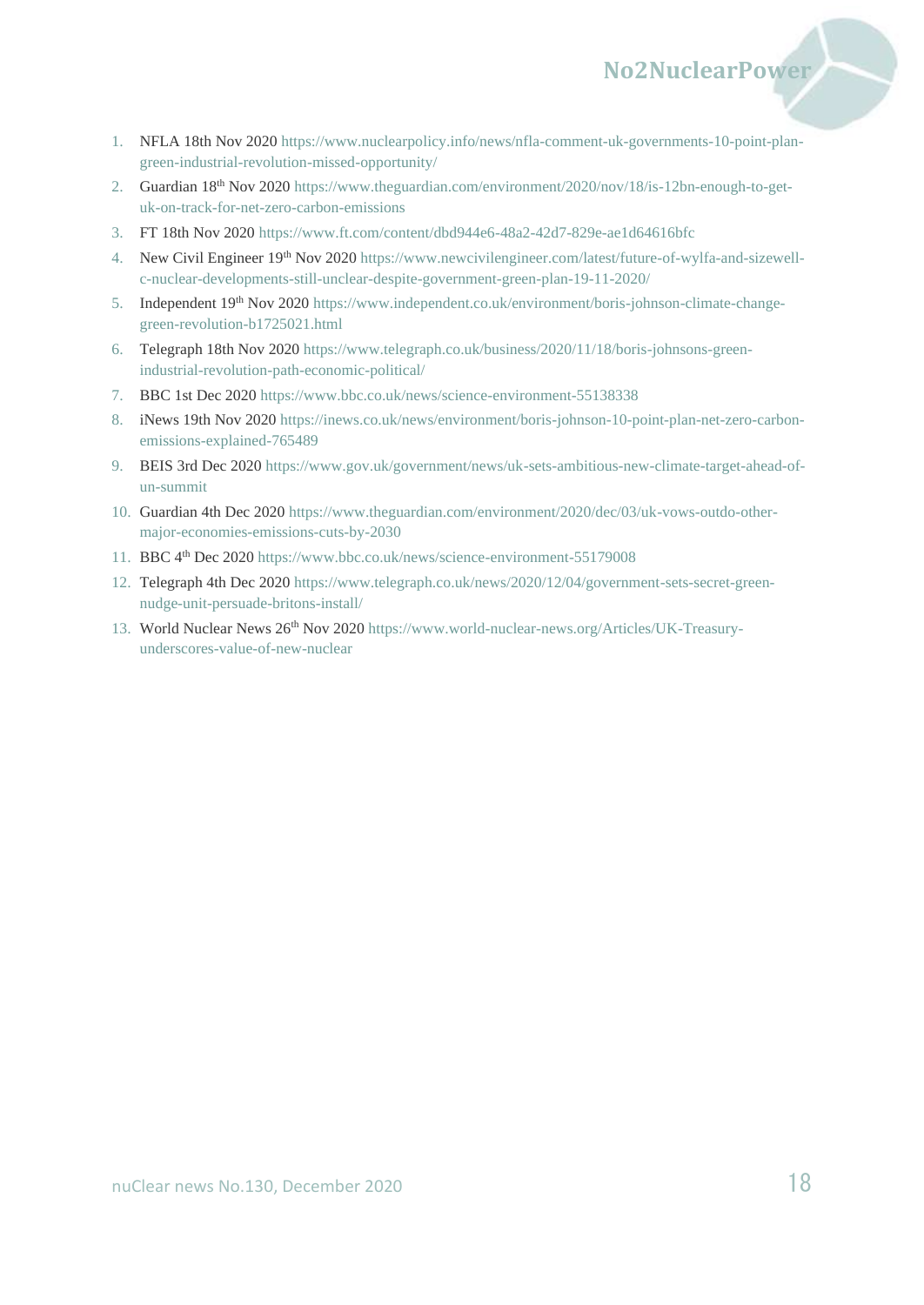## <span id="page-18-0"></span>**4. Nuclear Power is not Zero carbon (or even low carbon)**

Business, Energy and Industrial Strategy (BEIS) Department accept that nuclear is not a 'zero carbon' source of electricity.

EDF Energy has been justifying its TV ad claim that it is the '*biggest producer of carbon free electricity*' by referencing a BEIS website in which the claim of 'zero carbon' was made for renewables and nuclear. In a response to a letter from Together Against Sizewell C (TASC), BEIS says:

"...*we agree with your argument that the environmental impact table of the Fuel Mix Disclosure report could cause confusion. I have asked for the report to be amended with a line that explains that the table relates only to generator emissions in the operational phase and does not include emissions related to the fuel supply chain or maintenance activities*." (1)

In 2008, the journal Energy Policy published an article by Benjamin Sovacool (now Professor of Energy Policy at the Science Policy Research Unit at Sussex University). The article looked at 103 lifecycle studies of greenhouse gas-equivalent emissions for nuclear power plants It calculates that while the range of emissions for nuclear energy over the lifetime of a plant, reported from qualified studies examined, is from 1.4g of carbon dioxide equivalent per kWh (gCO2e/kWh) to 288gCO2e/kWh, the mean value is 66gCO2e/kWh. This compares to 9gCO2e/kWh for offshore wind and 32gCO2e/kWh for solar PV. (2)

Along the same lines Professor Keith Barnham said:

"*Claims that nuclear power is a 'low carbon' energy source fall apart under scrutiny*" (3)

He looks at various research, including that of Benjamin Sovacool. He highlights the fact that according to the Climate Change Committee (CCC), if we are to avoid the worst effects of climate change, by 2030 all electricity should be generated with less than 50 grams of carbon dioxide emitted for each kilowatt-hour (50  $gCO<sub>2</sub>/kWh$ ). Barnham concludes that:

"…*the balance of the evidence of the six most robust LCAs* [Life Cycle Analyses] *is that the carbon footprint of nuclear power is above the CCC's recommended limit*."

Taking a different approach, a new report from Professor Steve Thomas and Alison Downes for the Stop Sizewell C Campaign, (4) point out that although construction of Sizewell C (SZC) is expected to begin in 2022, it won't be online until 2034. EDF's Sustainability Statement for SZC gives the carbon content of construction at 5.74 million tonnes (Mt) of carbon equivalent (CO2e). this is broken down into 84% from the materials used, 4% construction activities, 5% materials transport and 5% worker transport.

EDF claims that the lifecycle  $CO<sub>2</sub>$  of SZC from the fuel cycle will be 4.5g  $CO<sub>2</sub>e/kWh$ . Using the BEIS carbon intensity forecast to the mid-2030s, EDF claims SZC will reduce the UK's carbon emissions by 1Mt carbon in 2034 (excluding the contribution of construction to emissions) and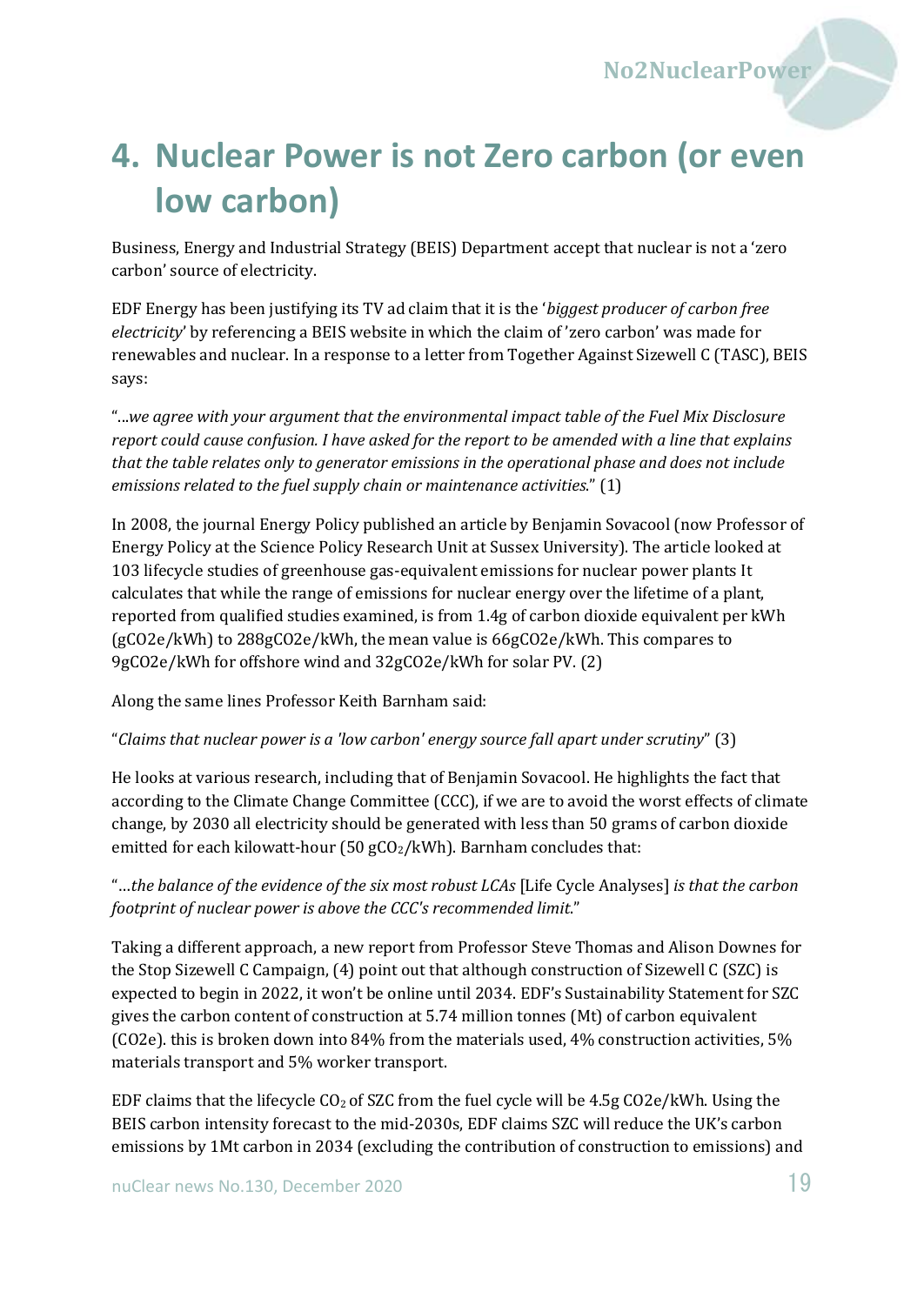projecting that trend forwards states (emphasis added)"*it is conservatively estimated that GHG emissions from the construction of Sizewell C will be offset within the first six years of operation assuming the equivalent energy were otherwise to be generated by the anticipated mix of grid electricity generation sources.*"

**No2NuclearPower**

So, even using EDF's figures, Sizewell C cannot make a positive contribution to the UK's net zero target until at least 2040.

BEIS's figures do not look beyond mid-2030s, but EDF assumes a grid intensity of 20g in 2050 despite the UK government's legally binding commitment to '*to bring all greenhouse gas emissions to net zero by 2050*.'

EDF claims that "*By 2050, SZC will have displaced a cumulative total of approximately 12 million tCO2e compared to the estimated future energy mix for generation*." Deducting 5.74Mt CO2 from construction, SZC will therefore displace net 6.26Mt of CO2 by 2050.

Alternative assumptions from authoritative sources such as National Grid show that grid intensity will be much lower than forecast by BEIS and EDF and, far from reducing emissions, SZC will actually increase them from the construction process and from the emissions associated with the nuclear fuel.

#### **Uranium Ore Grade & and Back-end emissions.**

In 2012, Warner and Heath said in a paper in the Journal of Industrial Ecology that:

"*LCA literature indicates that life cycle GHG emissions from nuclear power are a fraction of traditional fossil sources, but the conditions and assumptions under which nuclear power are deployed can have a significant impact on the magnitude of life cycle GHG emissions relative to renewable technologies*."

After harmonizing methods to use consistent gross system boundaries and values for several important system parameters, Warner & Heath found LWR life cycle GHG emission estimates of 12, 17, and 110 g CO2-eq/kWh. The variability was caused by various factors including the primary source energy mix, uranium ore grade. A scenario analysis of future global nuclear development examined the effects of a decreasing global uranium market-average ore grade on life cycle GHG emissions. Depending on conditions, median life cycle GHG emissions could be 9 to 110 g CO2-eq/kWh by 2050.

Uranium ore goes through an extensive extraction and conversion process that requires significant energy inputs that can generate significant indirect GHG emissions. Warner and Heath conclude that if the global uranium market-average ore grade decreases overtime, lifecycle GHG emissions could increase for the average nuclear power plant due to higher energy demand for uranium recovery. So, though uncertain, it is possible that nuclear power will emit more GHGs in the future. Therefore, nuclear power may be considered to involve an added level of risk for delivering GHG emissions mitigation relative to other technologies. (5)

Also not adequately represented in LCA estimates is the back-end of nuclear energy: the  $CO<sub>2</sub>$ required in treating, storing and safeguarding the enormous amounts of radioactive waste from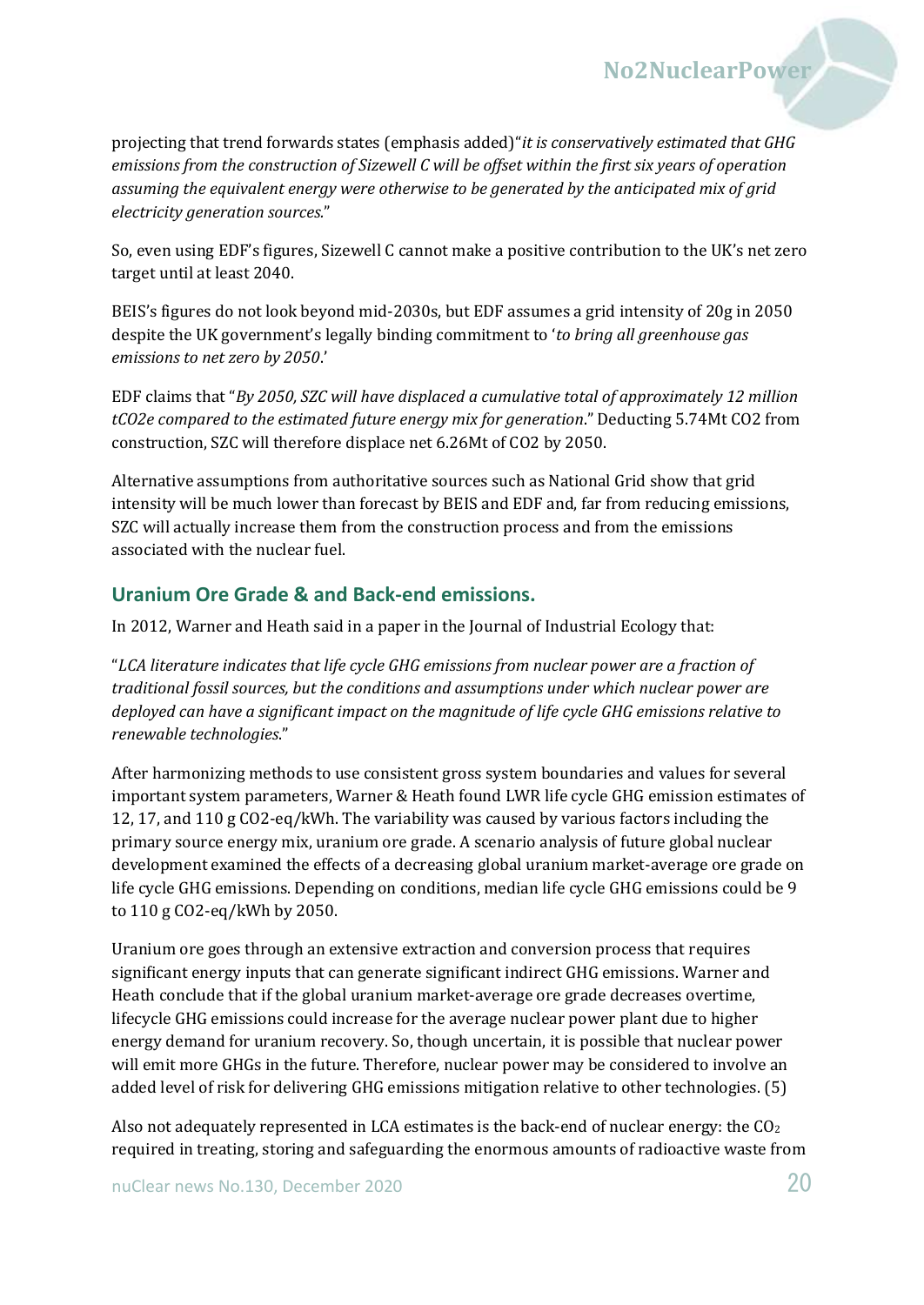uranium mining, chemical refinement of uranium and decommissioning nuclear power plants. (6)

#### **Length of time to build**

Marc Jacobson points out that the average time to build a nuclear power station is around 14.5 years, from the planning phase all the way to operation. Utility-scale wind and solar farms, on the other hand, take on average only 2 to 5 years, from the planning phase to operation. Rooftop solar PV projects are down to only a 6-month timeline. Assuming that fossil fuel generation, is being replaced, transitioning to 100% renewables as soon as possible would result in cuts to emissions 9.5 to 12.5 years earlier. Average grid emissions over that period of time would have to be added to the LCA emissions from nuclear power to give a fair comparison between the two options.

**No2NuclearPower**

Jacobson also says all nuclear plants emit 4.4 g-CO2e/kWh from the water vapor and heat they release. This contrasts with solar panels and wind turbines, which reduce heat or water vapor fluxes to the air by about 2.2 g-CO2e/kWh for a net difference from this factor alone of 6.6 g-CO2e/kWh. (7)

#### **Sea Level Rise**

"*There is an exquisite paradox here*", says Professor Andy Blowers, "*While nuclear power is hubristically presented as the 'solution' to climate change, the changing climate becomes its nemesis on the low-lying shores of eastern England*." Apart from Hinkley Point C, there remain two projects – Sizewell C and Bradwell B – still in the frame, although precariously so. Yet, for both sites, climate change may prove the showstopper. These coastal, low-lying sites are highly vulnerable to the impacts of climate change, including sea level rise, flooding, storm surges, and coastal processes. This was recognised as an issue in the rather equivocal statement that accompanied designation of the sites in 2011. Referring to Bradwell (similarly to Sizewell), it was considered "*reasonable to conclude that any likely power station development within the site could potentially be protected against flood risk throughout its lifetime, including the potential effects of climate change, storm surge and tsunami, taking into account possible countermeasures*".

Lifetime protection was envisaged as a process of "*managed adaptation*", requiring developers "*to demonstrate that they could achieve further measures for flood management at the site in the future, if future climate change predictions show they are necessary*".

There are two problems with managed adaptation. The first is the increasing uncertainty of predictions of climate change and related sea level rise, and especially storm surges which greatly increase the impact, by the end of this century. If present trends continue, global warming could reach  $3^{\circ}C$ -4 $\circ$ C by the end of the century and, even if it can be reduced to  $2^{\circ}C$ based on the Paris accords of 2015 or, better still the  $1.5\degree$ C urged by the IPCC (Intergovernmental Panel on Climate Change) (now looking increasingly unlikely), sea level rise of around 1 metre will occur, and rising seas are inevitable beyond 2100.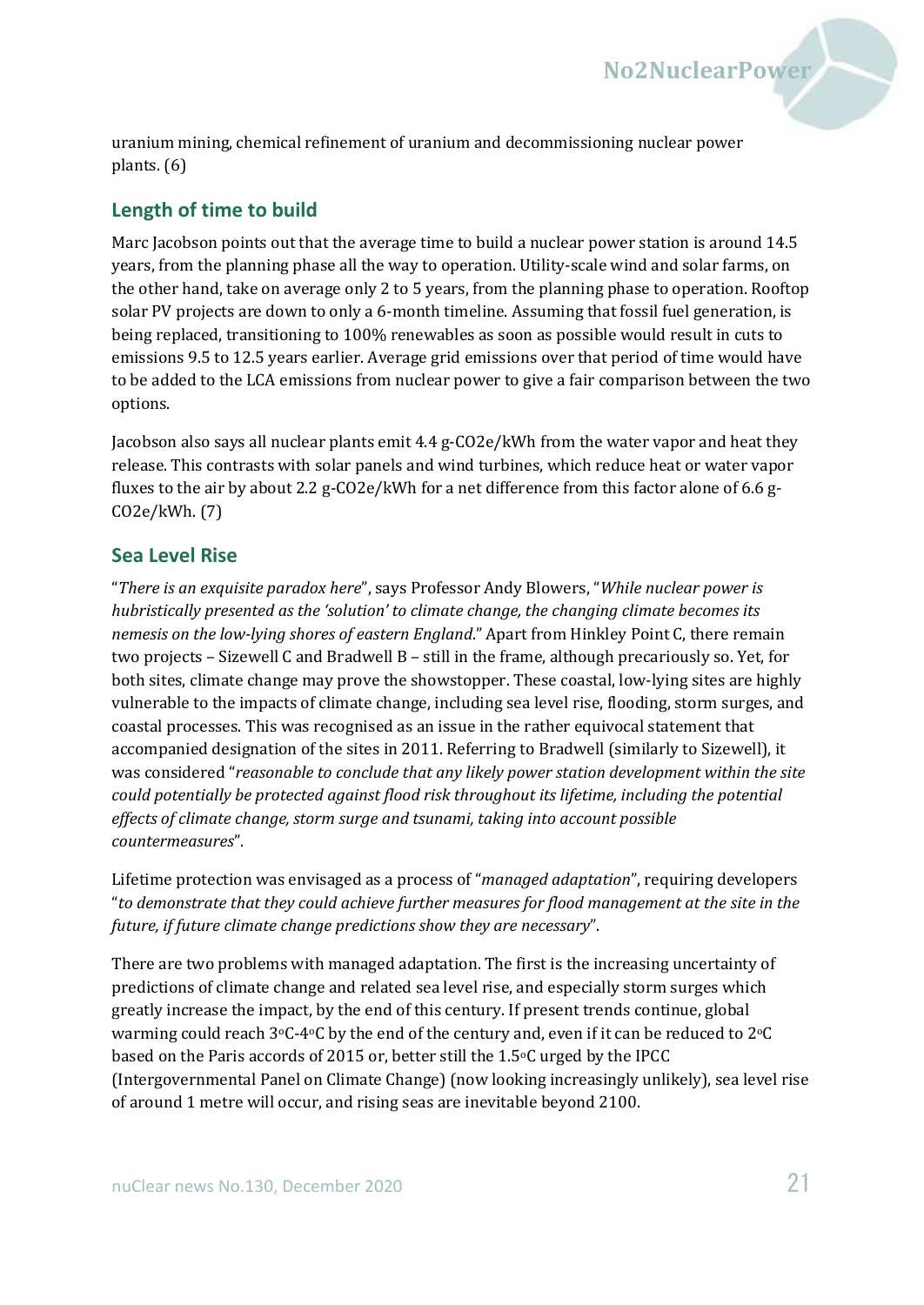Climate predictions have focused especially on the period up to the end of the century, by which time planned new nuclear power stations starting up in the 2030s will only just have ceased operating. At the turn of the next century the legacy of today's new build will become the decommissioning wastes of tomorrow, adding to that already piled up in coastal locations. Nuclear energy raises moral issues about security and potential destruction and danger to the environment and public health in nuclear communities down the generations. The moral question becomes all the more acute in the very specific circumstances of developing unsustainable nuclear power stations on the crumbling shores of East Anglia and the West Country. (8)

- 3. Ecologist 5th February 201[5 https://theecologist.org/2015/feb/05/false-solution-nuclear-power-not-low](https://theecologist.org/2015/feb/05/false-solution-nuclear-power-not-low-carbon)[carbon](https://theecologist.org/2015/feb/05/false-solution-nuclear-power-not-low-carbon)
- 4. Steve Thomas and Alison Downes, *How much Carbon would Sizewell C save?* Stop Sizewell C August 202[0 https://stopsizewellc.org/sizewell-c-and-climate-change/](https://stopsizewellc.org/sizewell-c-and-climate-change/)
- 5. Warner & Heath Journal of Industrial Ecology, Life Cycle Greenhouse Gas Emissions of Nuclear Electricity Generation, Volume 16, No.S1 [https://onlinelibrary.wiley.com/doi/epdf/10.1111/j.1530-](https://onlinelibrary.wiley.com/doi/epdf/10.1111/j.1530-9290.2012.00472.x) [9290.2012.00472.x](https://onlinelibrary.wiley.com/doi/epdf/10.1111/j.1530-9290.2012.00472.x)
- 6. Alex Rosen, Why Nuclear Energy is not an Answer to Global Warming, IPPNW 2016 <https://www.medact.org/wp-content/uploads/2016/12/C2-Alex-Rosen.pdf>
- 7. Marc Jacobson, The 7 reasons why nuclear energy is not the answer to solve climate change [https://www.leonardodicaprio.org/the-7-reasons-why-nuclear-energy-is-not-the-answer-to-solve-climate](https://www.leonardodicaprio.org/the-7-reasons-why-nuclear-energy-is-not-the-answer-to-solve-climate-change/)[change/](https://www.leonardodicaprio.org/the-7-reasons-why-nuclear-energy-is-not-the-answer-to-solve-climate-change/)
- 8. Beyond Nuclear 6<sup>th</sup> Dec 2020<https://beyondnuclearinternational.org/2020/12/06/the-next-great-tide/>

<sup>1.</sup> TASC Press Release 30<sup>th</sup> November 2020 [https://tasizewellc.org.uk/business-energy-and-industrial](https://tasizewellc.org.uk/business-energy-and-industrial-strategy-beis-department-accept-that-nuclear-is-not-a-zero-carbon-source-of-electricity-implications-for-edfs-advertisement-claims/)[strategy-beis-department-accept-that-nuclear-is-not-a-zero-carbon-source-of-electricity-implications-for](https://tasizewellc.org.uk/business-energy-and-industrial-strategy-beis-department-accept-that-nuclear-is-not-a-zero-carbon-source-of-electricity-implications-for-edfs-advertisement-claims/)[edfs-advertisement-claims/](https://tasizewellc.org.uk/business-energy-and-industrial-strategy-beis-department-accept-that-nuclear-is-not-a-zero-carbon-source-of-electricity-implications-for-edfs-advertisement-claims/)

<sup>2.</sup> Sovacool, B *Valuing the greenhouse gas emissions from nuclear power: A critical survey* Energy Policy 36 (2008) 2940– 2953<https://www.nrc.gov/docs/ML1006/ML100601133.pdf>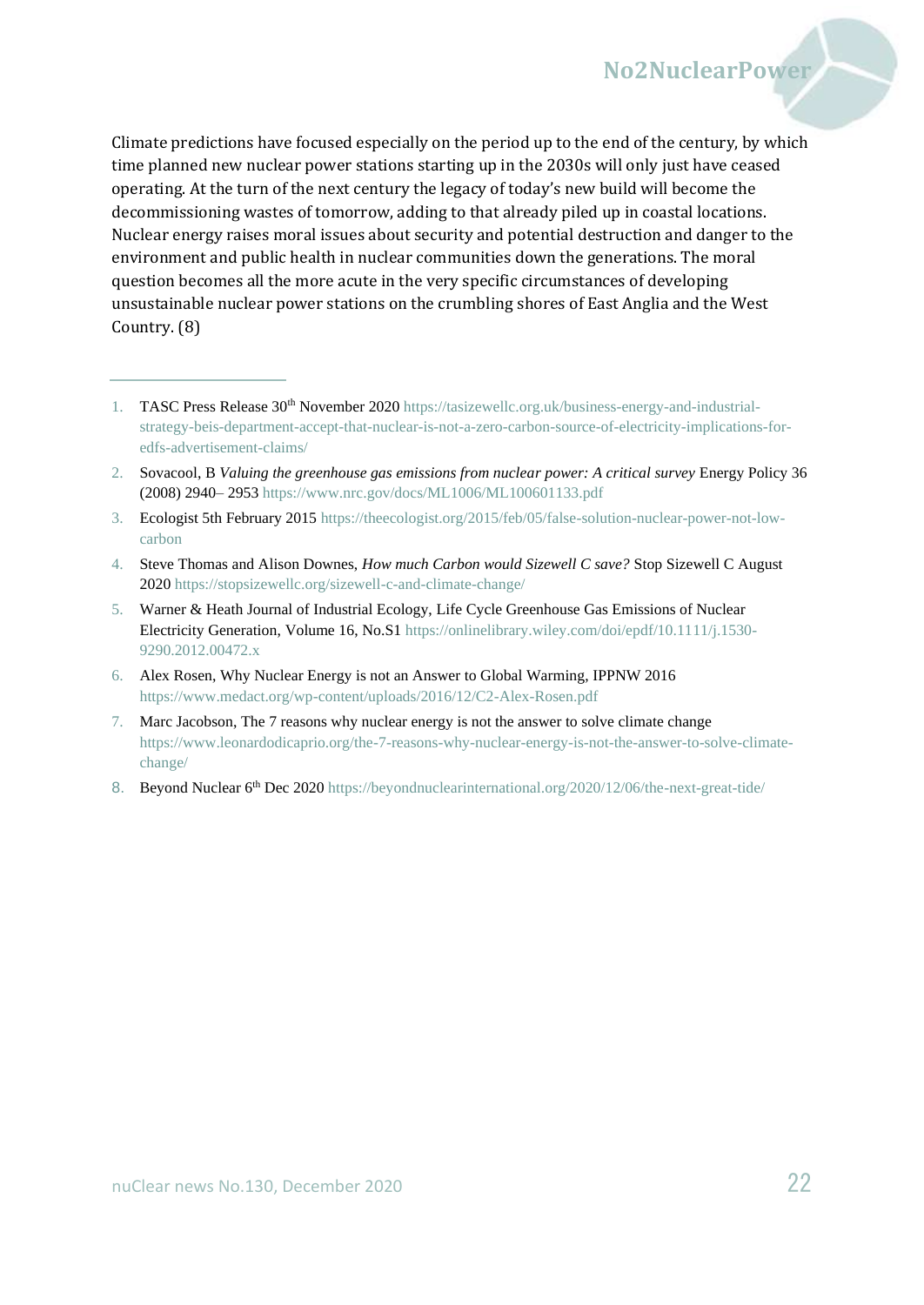

## <span id="page-22-0"></span>**5. 100% Renewables**

The U.K. could save money, reduce the risk of blackouts and more quickly achieve its carboncutting goals by abandoning plans to build more nuclear power facilities and instead invest in a flexible electricity grid, new analysis has found.

Investment in flexible energy technologies, such as battery energy storage and advanced flexible gas, can rapidly increase the share of renewable generation in the UK by 2030 at a lower overall cost to consumers.

"*Optimising the UK's shift to a renewable-powered economy*" models the impact of current UK ambitions for renewable energy and shows that adding 7GW flexibility to the UK power system by 2030 can deliver a higher share of renewable generation (62%) than could be possible by adding wind and solar without flexibility. (1)

This flexible scenario could power more than 710,000 more households with renewable energy, cut 2 million tonnes of  $CO<sub>2</sub>$  emissions and cost the £270m less every year by 2030. It could also save the UK economy £660 million a year when compared with installing another new nuclear plant alongside renewable generation. This is due to the high upfront costs and substantial market interventions required for more nuclear.

Crucially, the analysis revealed that even if energy generation was to remain the same as it is today, Britain could increase renewables' share of that generation to 62% simply by adding more flexibility (renewables currently account for around 47% of electricity used, according to the government).

The report also raises questions about the necessity of building Hinkley Point C.

Flexibility unlocks more renewable energy by balancing the intermittency of wind and solar power to ensure the power supply always matches demand. For example, when more power is generated than needed, you can store the surplus in batteries to be used later. The alternative is paying renewables to switch off, which is expensive and inefficient. On the other hand, investing in nuclear power could, according to Wärtsilä, entrench an inflexible grid while making renewables such as solar and wind less cost-effective. (2)

Similarly, a report in Nature Energy by Benjamin Sovacool, Andy Stirling, Gordon MacKerron and others says countries wishing to reduce carbon emissions should invest in renewables, abandoning any plans for nuclear power stations because they can no longer be considered a low-carbon option. The study provides evidence that it is difficult to integrate renewables and nuclear together in a low-carbon strategy, because they require two different types of grid. Because of this, the authors say, it is better to avoid building nuclear power stations altogether. (3)

Consumers can play a significant role in the energy transition as distributed energy resources and the electrification of heating and transport increase on the system, says Zsuzsanna Pató from the Regulatory Assistance Project. Increasing demand-side flexibility and involving the customer is often cheaper than strengthening grid infrastructure. Consumers want to be part of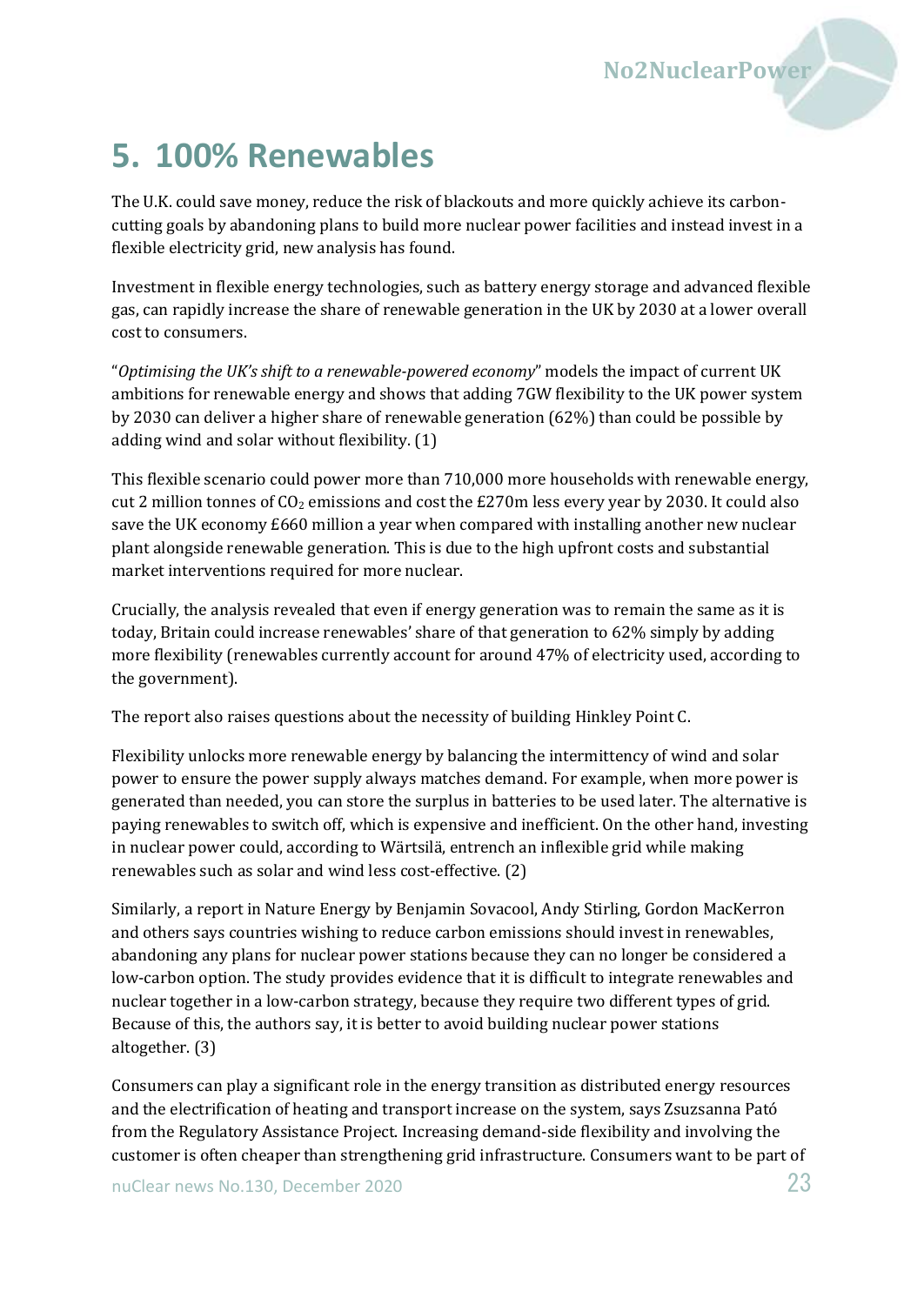the energy transition. They have rooftop solar, electric vehicles, heat pumps and the like. This can cause headaches for network companies, but policymakers and system operators are not used to viewing customers as part of the solution. There are a variety of ways consumers can modify their demand to save money and allow the system as a whole to be more efficiently used. Well-designed, economically efficient network tariffs—the charges for the delivery of electricity to our homes and businesses—can induce customers to align their energy use with the needs of the grid. The value of flexibility rises with each new variable renewable unit, electric vehicle and heat pump connected to the grid. But consumers will only provide flexibility if they receive ample compensation for the value they create not only to grid operators but also to the power system. They are not simply consumers but agents of change. (4)

3. Nature Energy 5th Oct 2020<https://www.nature.com/articles/s41560-020-00696-3> and Good Men Project 21<sup>st</sup> Nov 2020 [https://goodmenproject.com/featured-content/nuclear](https://goodmenproject.com/featured-content/nuclear-power-hinders-fight-against-climate-change/)[power-hinders-fight-against-climate-change/](https://goodmenproject.com/featured-content/nuclear-power-hinders-fight-against-climate-change/)

<sup>1.</sup> Wartsila 23rd Nov 2020 [https://www.wartsila.com/aus/media/news/23-11-2020-the-uk-could](https://www.wartsila.com/aus/media/news/23-11-2020-the-uk-could-increase-its-ambitions-for-renewable-energy-at-a-lower-cost-to-consumers-new-wartsila-analysis-finds-2821932)[increase-its-ambitions-for-renewable-energy-at-a-lower-cost-to-consumers-new-wartsila](https://www.wartsila.com/aus/media/news/23-11-2020-the-uk-could-increase-its-ambitions-for-renewable-energy-at-a-lower-cost-to-consumers-new-wartsila-analysis-finds-2821932)[analysis-finds-2821932](https://www.wartsila.com/aus/media/news/23-11-2020-the-uk-could-increase-its-ambitions-for-renewable-energy-at-a-lower-cost-to-consumers-new-wartsila-analysis-finds-2821932)

<sup>2.</sup> Forbes 30th November 2020 [https://www.forbes.com/sites/davidrvetter/2020/11/30/ditch](https://www.forbes.com/sites/davidrvetter/2020/11/30/ditch-nuclear-and-save-860-million-with-grid-flexibility-uk-told/?sh=5394dc4d1975)[nuclear-and-save-860-million-with-grid-flexibility-uk-told/?sh=5394dc4d1975](https://www.forbes.com/sites/davidrvetter/2020/11/30/ditch-nuclear-and-save-860-million-with-grid-flexibility-uk-told/?sh=5394dc4d1975)

<sup>4.</sup> Foresight 16th Dec 2020 [https://foresightdk.com/it-is-time-to-bring-consumers-on-board](https://foresightdk.com/it-is-time-to-bring-consumers-on-board-the-energy-transition/)[the-energy-transition/](https://foresightdk.com/it-is-time-to-bring-consumers-on-board-the-energy-transition/)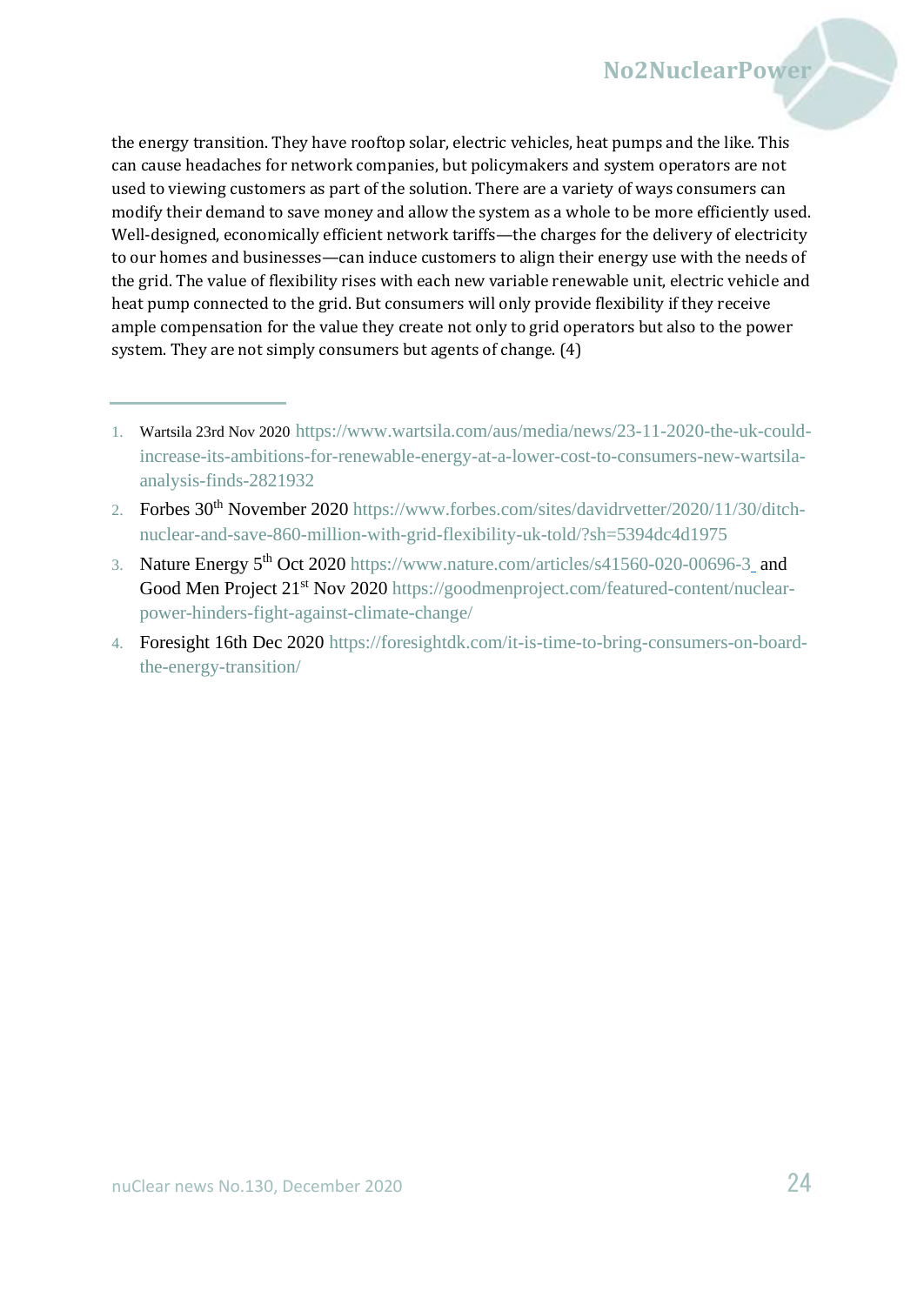

# <span id="page-24-0"></span>**6. The role of local authorities in achieving net zero**

The Energy White Paper says "Local Authorities are key to delivering [smart local] systems by combining energy into their wider statutory work on housing, transport, waste and planning, making delivery more cost-effective and preparing for a net zero future. Government provides funding for Local Authorities to deliver programmes that support decarbonisation and will continue to work with communities to enable projects to be tailored and delivered to meet local needs." (p.25)

Yet a new report from the Green Alliance says a lack of funding and strategic support from central government is making it difficult for local authorities to support the drive for net zero emissions.

More than three-quarters of English local authorities have made "climate emergency" declarations, and many have also pledged to reach net-zero emissions by 2030, ahead of the national target of 2050. However, a cash shortfall caused by the Covid-19 pandemic, little support from central government and years of austerity has left councils unable to make the changes they want to, according to the Green Alliance report.

Government is missing a trick here because local authorities have influence over transport and housing, two sectors that are really important to decarbonise and that the central government so far hasn't done a particularly good job on. (1)

Local authorities are best placed to support local people, communities and businesses to make the local changes necessary to reduce emissions and tackle climate change. With high levels of public trust, the Green Alliance argue that a new approach is needed in which local authorities are seen by government as crucial partners in the drive to achieve the national net zero goal. (2)

• Meanwhile, work is set to begin on one of the UK's largest energy retrofit projects of its kind. Individual or communal batteries will be installed for the homes, allowing them to harness power generated via linked solar panels. The scheme will see almost 650 existing homes in Penderry, Swansea, installed with energy storage and smart energy management technology. Social housing provider Pobl is behind the project, which is backed by £3.5m in European Union funding. It is hoped the upgrades will allow the homes to generate up to 60% of their own electricity. (3)

<sup>1.</sup> Independent 4th Dec 2020 [https://www.independent.co.uk/environment/climate-change/climate](https://www.independent.co.uk/environment/climate-change/climate-emergency-declaration-councils-england-b1766238.html)[emergency-declaration-councils-england-b1766238.html](https://www.independent.co.uk/environment/climate-change/climate-emergency-declaration-councils-england-b1766238.html)

<sup>2.</sup> Green Alliance 4th Dec 2020 [https://www.green-alliance.org.uk/the\\_local\\_climate\\_challenge.php](https://www.green-alliance.org.uk/the_local_climate_challenge.php)

<sup>3.</sup> BBC 29th Nov 2020<https://www.bbc.co.uk/news/amp/uk-wales-55077477>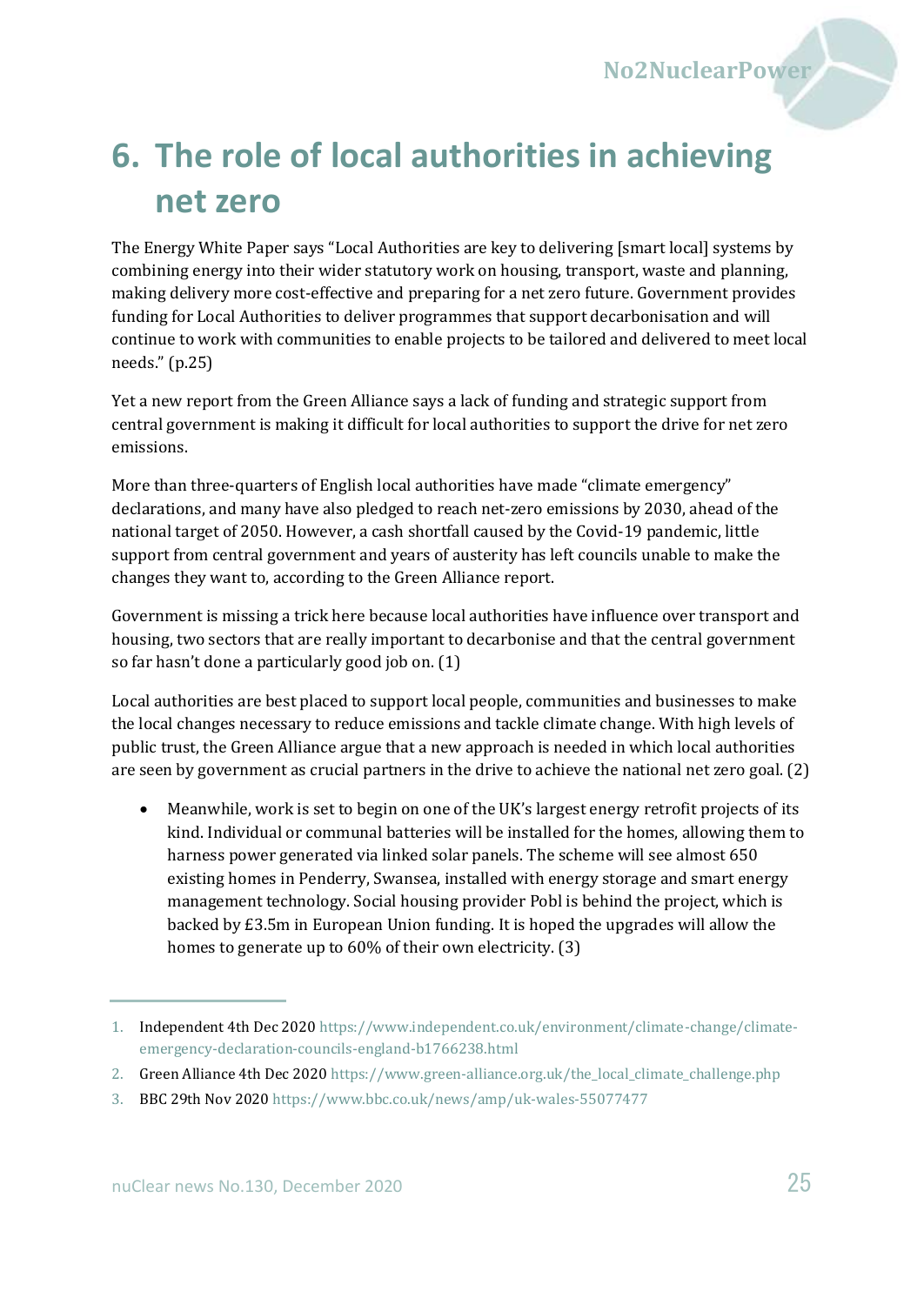## <span id="page-25-0"></span>**7. Nuclear Waste Notes**

A Working Group has been formed in Copeland is a first step towards the construction of a 'Geological Disposal Facility' for higher-activity radioactive waste. (1)

This is the first stage of the search for a site and to understand the views of people across Copeland regarding the possible hosting of a GDF. The Working Group, which will include Copeland Borough Council and Radioactive Waste Management (RWM), will begin to engage with people in Copeland to canvass and listen to their views. It will not be making any commitments on the siting of a GDF.

"*Establishing a Working Group is just the starting point for engaging with the community in a process that will take several years. It does not presuppose support for any potential site; it's about starting work to see if there are any areas that would be worth investigating further. If there are, any decisions made will be subject to community support*."

Members of the Working Group include an independent Chair along with representatives from the three interested parties, RWM and Copeland Borough Council. Other groups and bodies could be invited to join, including representatives from the Cumbria Association of Local Councils (CALC).

The geographical area to be discussed will initially cover the whole of Copeland borough, but would exclude the Lake District National Park at the request of Copeland Borough Council and the three interested parties. The potential for underground facilities off the coast, accessed from land, will also be considered.

Trudy Harrison, MP for Copeland continues to repeat the old mantra that: "*Most of the material that would go into the GDF is already based here in Sellafield*." In fact, Radioactive Waste Management Ltd, says the radioactivity from existing waste (i.e. not including new reactors) is expected to be 4,770,000 Terabecquerels (TBq) in the year 2200, but the amount of radioactivity in the spent fuel from Hinkley Point C in the year 2200 would be 3,800,000TBq – or about 80% of the radioactivity in existing waste. (2)

As part of the process to identify a suitable site for a GDF within a willing community, RWM has undertaken initial discussions with four interested parties, which each proposed an area of interest in Copeland. RWM carried out initial evaluations for each area proposed to determine if they have any potential to host a GDF. These are available below:

Inshore area near to the Low-Level Waste Repository.

[https://copeland.workinginpartnership.org.uk/wp-content/uploads/2020/10/Inshore-Area-](https://copeland.workinginpartnership.org.uk/wp-content/uploads/2020/10/Inshore-Area-IER-Report.pdf)[IER-Report.pdf](https://copeland.workinginpartnership.org.uk/wp-content/uploads/2020/10/Inshore-Area-IER-Report.pdf)

Ghyll Scaur Quarry and associated coastal plain together with the adjacent inshore area. [https://copeland.workinginpartnership.org.uk/wp-content/uploads/2020/10/Ghyll-Scaur-](https://copeland.workinginpartnership.org.uk/wp-content/uploads/2020/10/Ghyll-Scaur-Quarry-IER-Report.pdf)[Quarry-IER-Report.pdf](https://copeland.workinginpartnership.org.uk/wp-content/uploads/2020/10/Ghyll-Scaur-Quarry-IER-Report.pdf)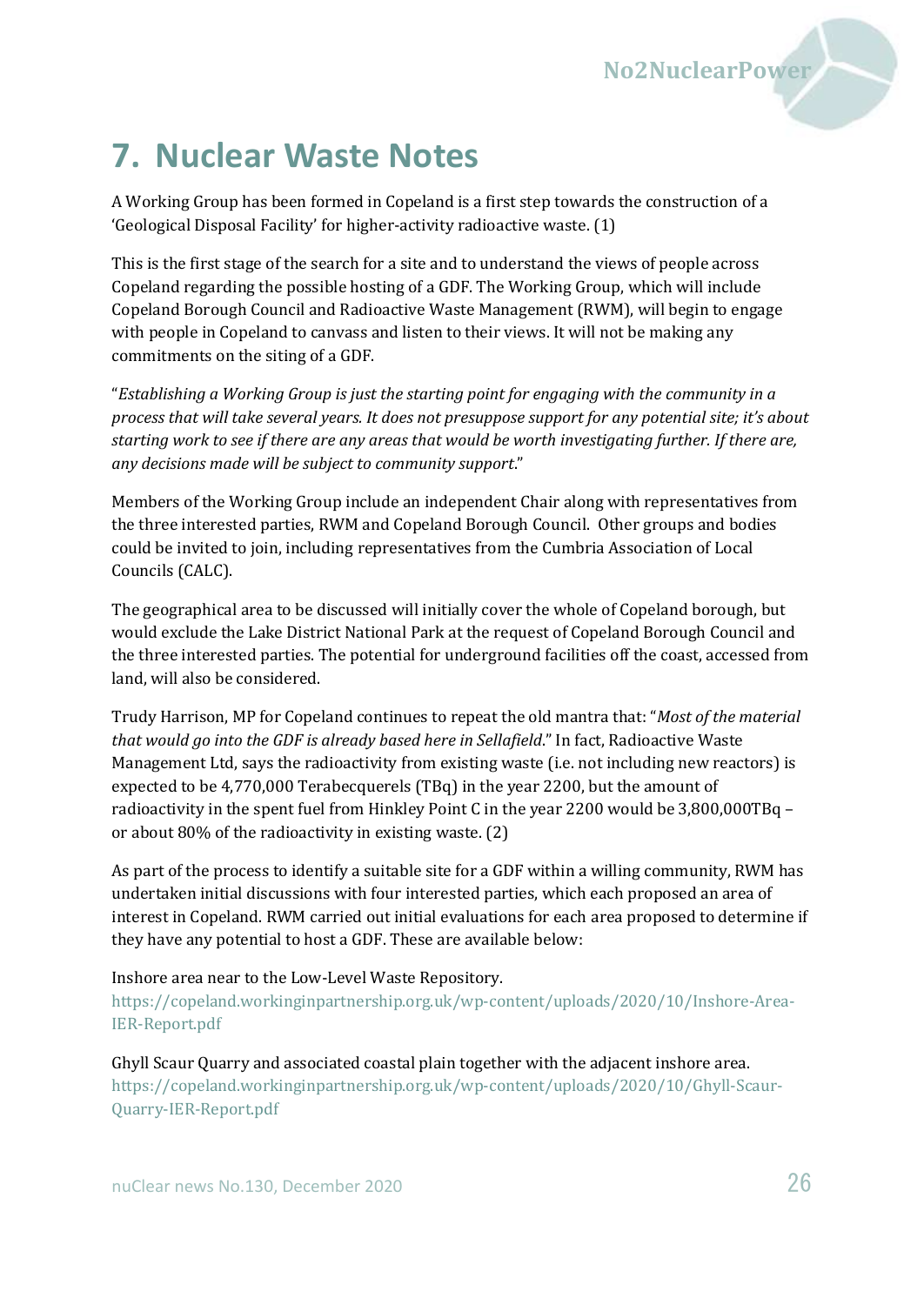Copeland Area together with the adjacent inshore area. (for Copeland Borough Council) [https://copeland.workinginpartnership.org.uk/wp-content/uploads/2020/10/Copeland-Area-](https://copeland.workinginpartnership.org.uk/wp-content/uploads/2020/10/Copeland-Area-IER-Report.pdf)[IER-Report.pdf](https://copeland.workinginpartnership.org.uk/wp-content/uploads/2020/10/Copeland-Area-IER-Report.pdf)

Copeland Area together with the adjacent inshore area (fore a private company) [https://copeland.workinginpartnership.org.uk/wp-content/uploads/2020/10/Copeland-Area-](https://copeland.workinginpartnership.org.uk/wp-content/uploads/2020/10/Copeland-Area-Private-IER-Report.pdf)[Private-IER-Report.pdf](https://copeland.workinginpartnership.org.uk/wp-content/uploads/2020/10/Copeland-Area-Private-IER-Report.pdf)

RWM has concluded there may be potential to host a GDF in all of the proposed areas of interest. Therefore, both RWM and all interested parties have agreed to open discussion more widely in the community and formed the Copeland Working Group. The Copeland Working Group will initially consider the whole of the Borough of Copeland and adjacent inshore area up to 22km from the coastline, with the exclusion of the area within the boundary of the Lake District National Park and any future extension. In time, the Working Group will propose an area for further investigation. (3)

ONE of the interested parties involved was Irton Hall Ltd, which is interested in understanding the potential for inshore development, extending below the seabed, accessed from the coastal strip near the area of the Low-Level Waste Repository site in Drigg. Steve Cotterill, owner of Irton Hall Ltd said "*Our idea was the entry point to get the waste into the GDF as close as possible to Sellafield and we should look at the potential for the construction of the GDF itself, to be away from the coast and in rocks beneath the seabed*." (4)

Irton Hall Ltd, run various hospitality businesses, including Irton Hall. "*They came with an interest to understand if there was the potential to develop the GDF deep in the geology under the seabed – in what we call the inshore area*," explained RWM. "*This big corridor, 20-odd kilometres off the coastline. So for the underground element to be below the seabed, deep in the geology below the seabed, but accessed from a surface facility. Initially they said around the LLWR (near Drigg) area, that coastal strip, but we considered a wider area*."

Apart from Copeland Borough Council, the other interested parties are reported to be GenR8 North Ltd and Dave Faulkner (Copeland resident and ex-Sellafield manager).

Dave Faulkner suggested the area around a quarry near Millom. The wider area down to the coastal plain towards Haverigg was also considered. RWM said: "*Again it led us very much to look at the geology of the inshore area in that big wide 20km corridor off the coastline, accessed again from land*."

Meanwhile, Genr8 North Ltd had general interest in seeing the GDF programme given proper consideration in West Cumbria as part of future infrastructure developments in the area. (5)

• A Joint Environment Agency and Office for Nuclear Regulation (ONR) group scrutinises RWM's work on geological disposal. The group publishes an annual report, with 2019 to 2020 just out. (6) The regulators say: "*We are engaging with RWM early, before regulation starts, so that when a site is identified RWM already clearly understands what it needs to do as part of the regulatory process*." This year's Annual Report concludes that: "*RWM has progressed in a number of areas, such as its work on site characterisation,*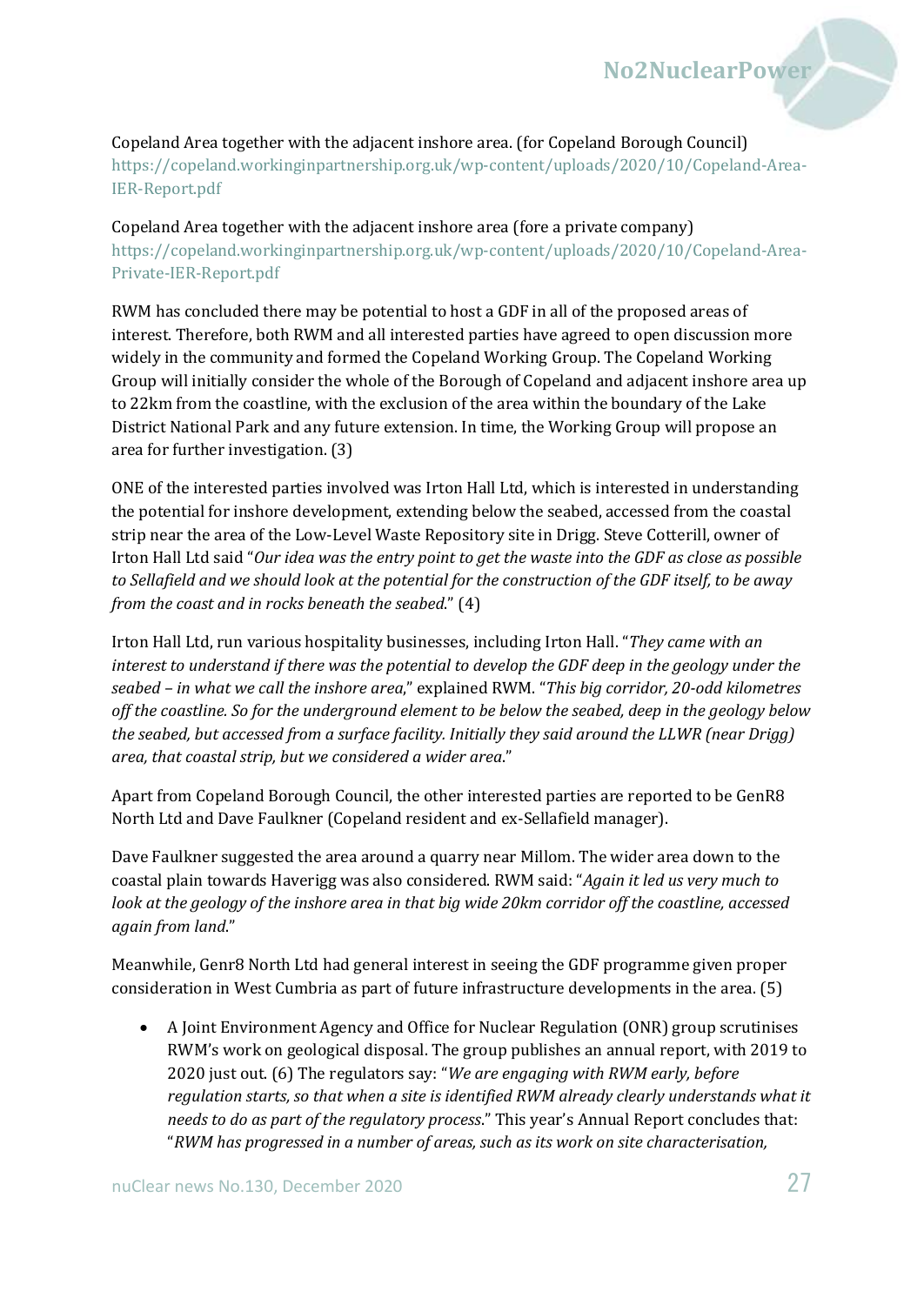*modelling non-radiological contaminants and identifying relevant radionuclides, but further work is still needed. RWM's high-level and strategic 'organisational development' work needs a clear plan in place to show how and when it will establish itself as an organisation suitable for holding a [environmental] permit, and subsequently a nuclear site licence*." It also needs to present an integrated work plan and a targeted and prioritised research programme. (7)

- Earlier Annual Reports going back to 2008-9 are available here: [https://www.gov.uk/government/publications/geological-disposal-scrutiny-of-rwms](https://www.gov.uk/government/publications/geological-disposal-scrutiny-of-rwms-work-annual-reports)[work-annual-reports](https://www.gov.uk/government/publications/geological-disposal-scrutiny-of-rwms-work-annual-reports)
- "*Let's get one thing clear right off the bat*", says Linda Pentz Gunter writing on the Beyond Nuclear website, "*You don't "dispose" of nuclear waste. The ill-suited, now cancelled, but never quite dead radioactive waste repository at Yucca Mountain was not a "disposal" site. The radioactive mud being dredged from the sea bed at the Hinkley C nuclear site in the UK, is not going to get "disposed of" in Cardiff Grounds (a mile off the Welsh coast). When Germany dumped radioactive waste in drums into the salt mines of Asse, it wasn't "disposed" of. Taking nuclear waste to Texas and New Mexico border towns and parking it there indefinitely is not "disposal". To talk about radioactive waste "disposal" is simply dishonest. It's disingenuous at best and deliberately misleading at worst. "Once you have made radioactive waste, then you are looking at long-term isolation, not disposal," (8)*

- 2. See Hinkley Point C and Nuclear Wast[e http://www.stophinkley.org/WManDecom/HinklCWaste.pdf](http://www.stophinkley.org/WManDecom/HinklCWaste.pdf)
- 3. See<https://copeland.workinginpartnership.org.uk/working-group-area/>

- 5. Whitehaven News 2nd Dec 202[0 https://www.whitehavennews.co.uk/news/18912358.inshore](https://www.whitehavennews.co.uk/news/18912358.inshore-areas-explored-copeland-nuclear-waste-disposal/)[areas-explored-copeland-nuclear-waste-disposal/](https://www.whitehavennews.co.uk/news/18912358.inshore-areas-explored-copeland-nuclear-waste-disposal/)
- 6. [https://www.gov.uk/government/publications/geological-disposal-scrutiny-of-rwms-work-annual](https://www.gov.uk/government/publications/geological-disposal-scrutiny-of-rwms-work-annual-reports/regulatory-scrutiny-and-engagement-for-geological-disposal-annual-report-2019-to-2020)[reports/regulatory-scrutiny-and-engagement-for-geological-disposal-annual-report-2019-to-2020](https://www.gov.uk/government/publications/geological-disposal-scrutiny-of-rwms-work-annual-reports/regulatory-scrutiny-and-engagement-for-geological-disposal-annual-report-2019-to-2020)
- 7. See [https://environmentagency.blog.gov.uk/2020/11/30/regulating-radioactive-waste-what-we](https://environmentagency.blog.gov.uk/2020/11/30/regulating-radioactive-waste-what-we-do-and-why/)[do-and-why/](https://environmentagency.blog.gov.uk/2020/11/30/regulating-radioactive-waste-what-we-do-and-why/)
- 8. Beyond Nuclear 29<sup>th</sup> Nov 2020 [https://beyondnuclearinternational.org/2020/11/29/all-casked-up](https://beyondnuclearinternational.org/2020/11/29/all-casked-up-with-nowhere-to-go/)[with-nowhere-to-go/](https://beyondnuclearinternational.org/2020/11/29/all-casked-up-with-nowhere-to-go/)

<sup>1.</sup> Working in Partnership 4th Nov 2020 [https://copeland.workinginpartnership.org.uk/copeland-gdf](https://copeland.workinginpartnership.org.uk/copeland-gdf-working-group-formed-to-discuss-geological-disposal-of-radioactive-waste/)[working-group-formed-to-discuss-geological-disposal-of-radioactive-waste/](https://copeland.workinginpartnership.org.uk/copeland-gdf-working-group-formed-to-discuss-geological-disposal-of-radioactive-waste/)

<sup>4.</sup> In Cumbria 10<sup>th</sup> Dec 202[0 https://www.in-cumbria.com/news/18933996.irton-hall-discuss](https://www.in-cumbria.com/news/18933996.irton-hall-discuss-possible-copeland-nuclear-disposal-facility/)[possible-copeland-nuclear-disposal-facility/](https://www.in-cumbria.com/news/18933996.irton-hall-discuss-possible-copeland-nuclear-disposal-facility/)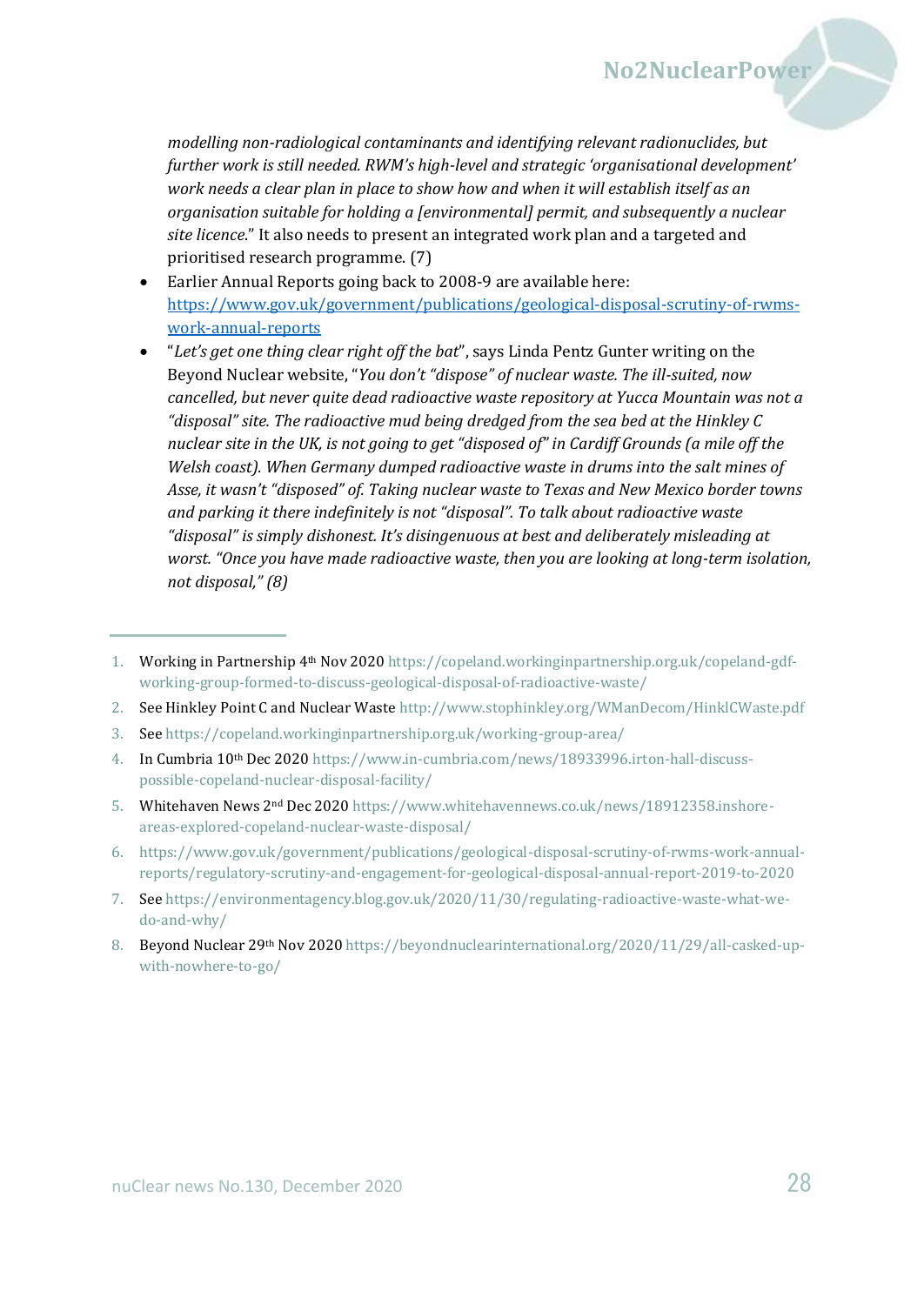

# <span id="page-28-0"></span>**8. NDA has a perpetual lack of knowledge about on its 17 sites**

The Nuclear Decommissioning Authority has admitted that it still doesn't have a full understanding of the condition of its sites, including its 10 closed Magnox stations. Its most recent estimate of the cost of decommissioning its sites is £132bn with the work not being completed for another 120 years. This is an increase of £8bn from last year. This was driven by a £5bn increase to the estimated cost of decommissioning the Magnox sites, which is now put at almost £20bn, and a £2.5bn increase in costs at Sellafield, taking the costs at the reprocessing site to £97bn. (1)

This was revealed by the house of Commons Public Accounts Committee whose report said the NDA has a perpetual lack of knowledge about the state and location of waste on its 17 sites. This results from decades of poor record keeping and weak government oversight. Combined with a "sorry saga" of incompetence and failure, this has left taxpayers footing the bill for "astronomical sums".

The MPs recommended the NDA speed up its work: "It may be possible to reduce the time it will take to fully decommission the sites from around 85 years to more like 40-45 years. This could significantly reduce the long-term cost." They also said taxpayers' money could be saved by accelerating the programme to create a geological disposal facility to permanently store highly radioactive waste currently held in interim facilities.

The lack of knowledge of the sites was a significant factor in the failure of a 2014 contract the NDA signed with Cavendish Fluor Partnership to decommission the Magnox sites. The government was forced to take back the contract in 2018 and the botched tender has now cost taxpayers £140m, the MPs found. The Magnox clean-up contract was wrongly awarded to the Cavendish Fluor Partnership in 2014. A High Court judge then ruled that the losing bidder, Energy Solutions and its partner, Bechtel, should have won the 14-year contract to bring the plants to a state of "care and maintenance". (2)

Sir Geoffrey Clifton-Brown, deputy chair of the public accounts committee (PAC), said: "*Although progress has been made since our [2018] report, incredibly, the NDA still doesn't know even where we're currently at, in terms of the state and safety of the UK's disused nuclear sites. Without that, and after the Magnox contracting disaster, it is hard to have confidence in future plans or estimates*." (3)

Estimates of the cost of getting the Magnox sites to a "care and maintenance" stage, which is cheaper than clearing them entirely, were questioned by the committee. It warned that the cost of getting to a care and maintenance stage of the decommissioning process had risen by between £1.3bn and £3.1bn since 2017, to as much as £8.7bn. The committee also suggested the costs could rise again. (4)

The Public Accounts Committee (PAC) Report is available here: <https://committees.parliament.uk/publications/3703/documents/36067/default/>